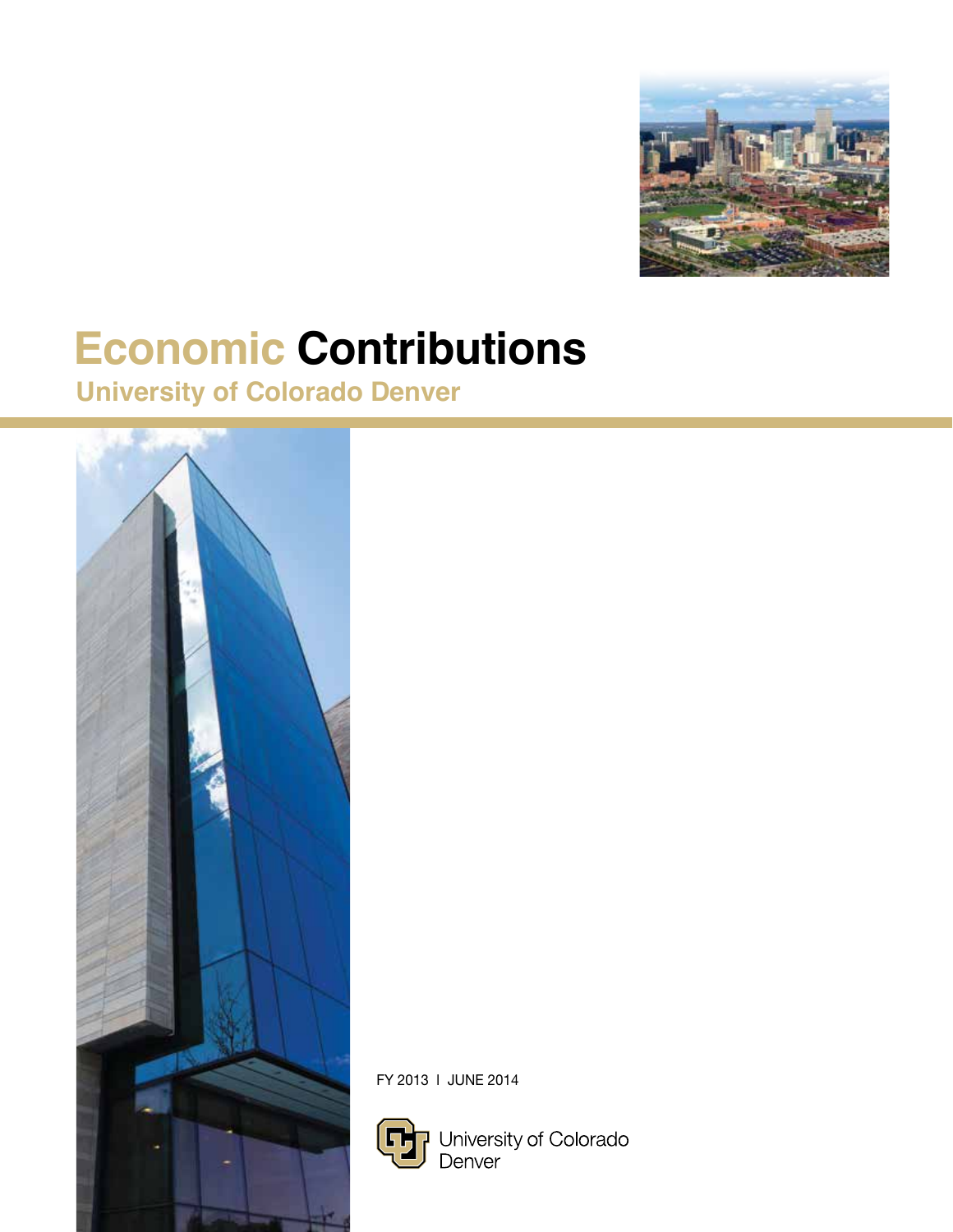### Executive summary



**The University of Colorado Denver (CU Denver)** is critical to Colorado's economy, directly and indirectly supporting jobs, earnings and spending. For the fiscal year ending June 30, 2013, the economic contributions of CU Denver include:

- **A total state economic impact of \$720 million** through direct campus expenditures including payroll, operations, and student spending plus indirect earnings and spending. For every \$1 in direct expense by CU Denver, there is up to an additional \$2.88 in purchased goods and services in Colorado.
- Campus employment of 2,445 jobs creates 4,975 additional jobs for a **total employment impact of 7,420 jobs in Colorado.** On average, each faculty and staff position at CU Denver supports another 2.03 additional jobs in the state.
- A **total payroll impact of \$355 million in Colorado** based on \$141 million in direct wages, salaries and benefits. For every \$1 in compensation to CU Denver employees, there is up to \$1.52 in additional income generated in the state.
- Annual campus **operating revenue of \$200 million.** Revenue from tuition and fees represented 59 percent of the total, and governmental grants and contracts accounted for 19 percent. Meanwhile, state-appropriated resources contributed 10.7 percent of total revenue.
- The state received **more than \$16 million in individual income tax and sales tax revenue** from CU Denver direct and indirect payroll and spending.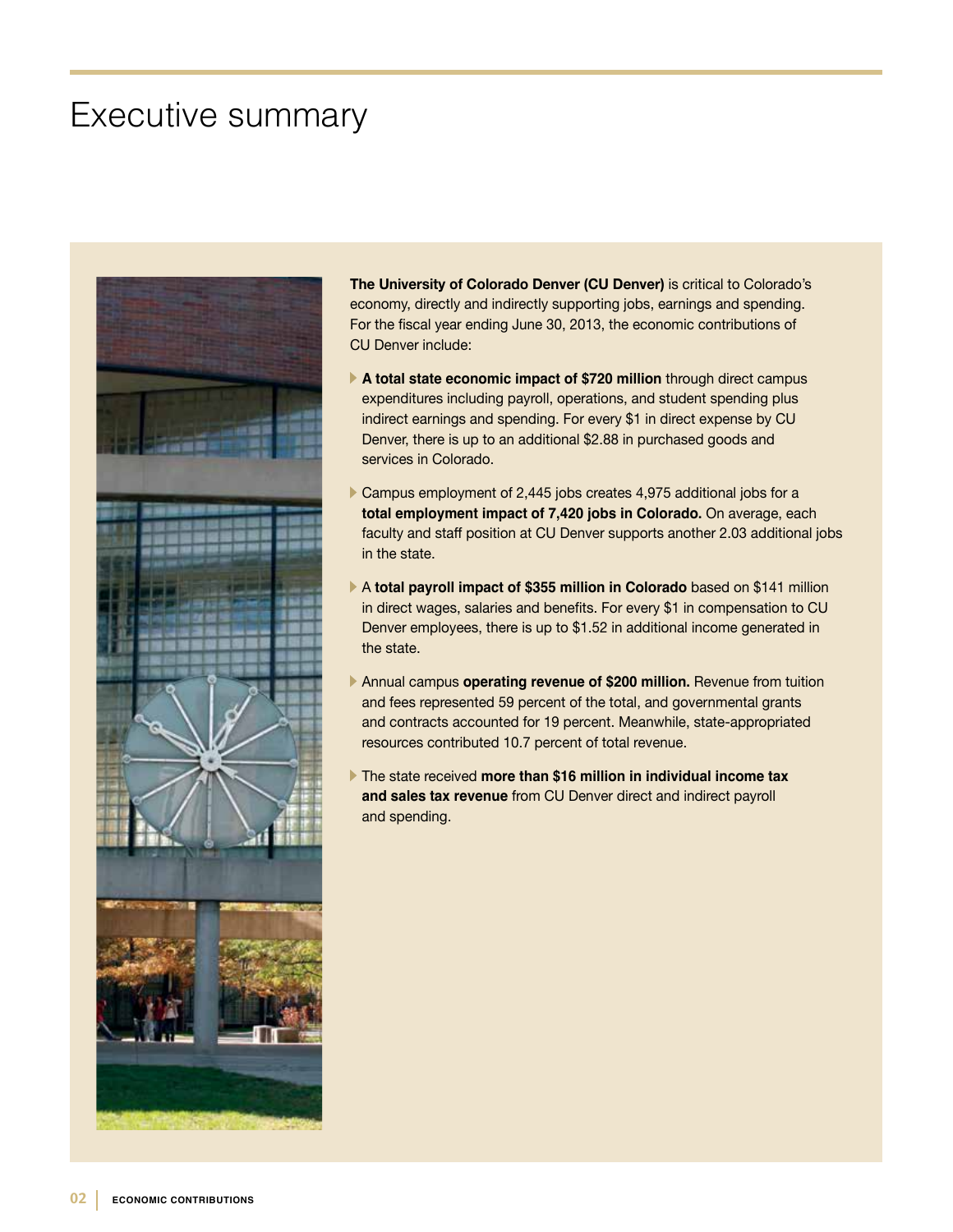## Introduction

**The University of Colorado Denver | Anschutz Medical Campus** is a Colorado educational and research institution, offering comprehensive undergraduate, graduate and professional programs for students on two campuses—CU Denver in downtown Denver and CU Anschutz, the medical campus in Aurora. The university offers over 135 degree programs in 13 schools and colleges and is home to nearly 100 centers and institutes extending the reach of instruction, public service, and research into the community.

This report estimates the economic contributions to the statewide economy by CU Denver. These contributions include jobs and income for Colorado residents, investments in human and physical capital, support for private sector businesses through purchases of goods and services, and tax revenue accruing to state and local governments. Based on the fiscal year ending June 30, 2013 (FY 2012-13), the report examines annual contributions associated with current operations such as payroll, campus expenditures and student spending over and above tuition. This report also analyzes the impact of one-time and multi-year investments in current and planned facility construction.



### The university offers over 135 degree programs in 13 schools and colleges and is home to nearly 100 centers and institutes.

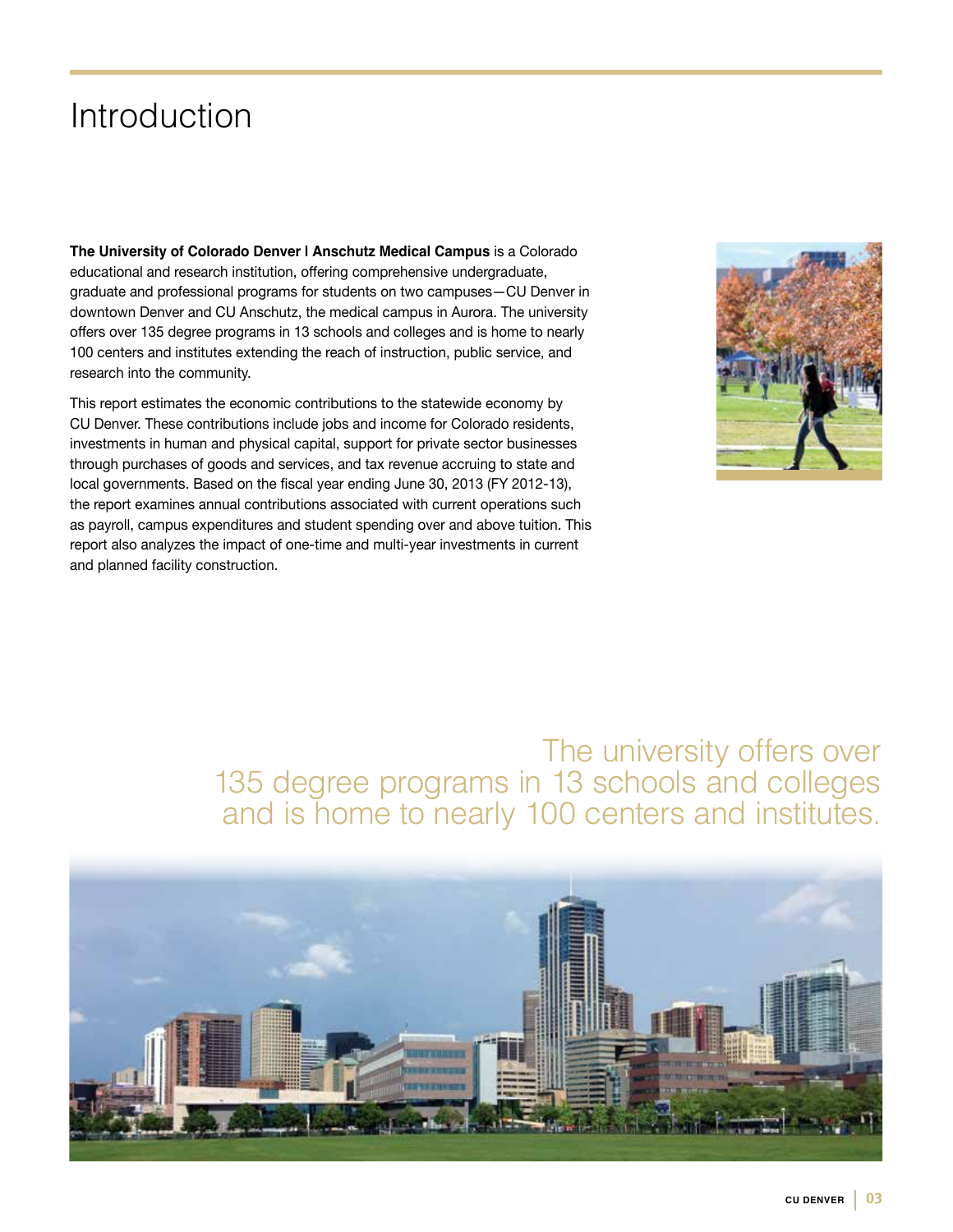## Campus profile

CU Denver is home to seven schools and colleges and confers more master's degrees than any other Colorado public institution of higher education.



**The University of Colorado Denver** is the best choice for students who want to learn with purpose. CU Denver combines quality academics, driven students, civic consciousness, ambitious research and creative work—no other university unites all this and more in the vibrant setting of a city like Denver. CU Denver includes facilities on the Auraria Campus and a series of university buildings along Lawrence Street, which extend the university into the heart of the city. A five-minute walk from the heart of the civic, financial and cultural districts of downtown Denver, this close proximity facilitates partnerships between the university and the city, enabling students to use the city as a learning laboratory.

In 1973, Colorado made CU Denver an independent university. Now, over 40 years later, CU Denver is home to seven schools and colleges and confers more master's degrees than any other Colorado public institution of higher education. Besides the Graduate School supporting both campuses, CU Denver includes a wide range of academic programs for undergraduate and graduate students:

- The state's only **College of Architecture and Planning** that offers a full range of degrees in the design and planning of the built environment, from undergraduate through accredited professional masters degrees to the doctorate;
- The first **College of Arts and Media** in Colorado featuring a state-of-the-art digital animation studio program and a unique media forensics program;
- An internationally recognized, fully accredited **Business School** that partners with over 300 businesses to bring scholarship, internship and job opportunities to our graduates;
- A **School of Education and Human Development** offering undergraduate and graduate degrees, licensure tracks, several options for continuing education programs, and a set of extensive partnerships with school districts;
- A **College of Engineering and Applied Science** with relevant undergraduate and graduate programs in bioengineering, computer science, and civil, electrical and mechanical engineering, which prepare students for success in some of the fastest growing professional fields;
- A **College of Liberal Arts and Sciences** offering a wide spectrum of degrees in language arts, humanities, and the social and natural sciences, with science career programs focused on pre-medicine, health care and public health; and
- The state's only **School of Public Affairs** that offers a unique graduate domestic violence prevention program, produces successful graduates such as Denver Mayor Michael Hancock, and is ranked among the top 30 schools in the nation in public administration.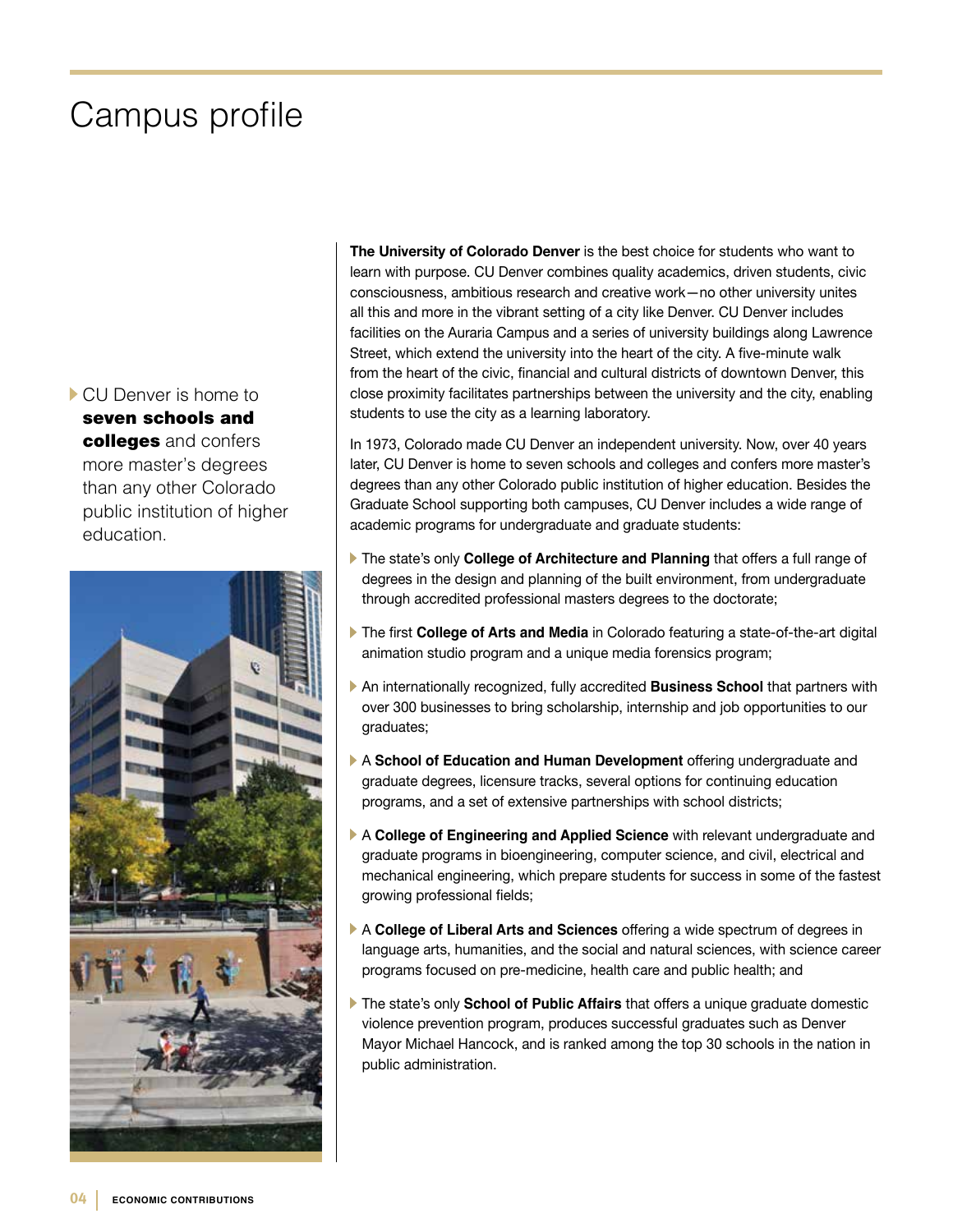#### **Serving a diverse student population**

As of the 2012-13 academic year, CU Denver offered 96 degree programs and served more than 14,000 students on campus. CU Denver attracts mostly Colorado residents, primarily from the Denver metropolitan area. However, students come to the campus from a variety of states (16 percent of fall 2013 enrollment was from out of state) and foreign countries (8 percent of enrollment was international).<sup>1</sup> Including all off-campus programs and online courses, the campus served over 24,000 students in 2012-2013. $^{\rm 2}$  The table below illustrates the past five fall terms of CU Denver undergraduate and graduate enrollment on campus.



#### **Table 1. University of Colorado Denver Fall Census Enrollment Snapshot**

|                                     | <b>Fall 2009</b> | <b>Fall 2010</b>            | <b>Fall 2011</b> | <b>Fall 2012</b> | <b>Fall 2013</b> |
|-------------------------------------|------------------|-----------------------------|------------------|------------------|------------------|
| Undergraduate                       | 9,188            | 9,681                       | 9,727            | 9,766            | 9,736            |
| Graduate                            | 4,841            | 4,938                       | 4,718            | 4,505            | 4,287            |
| <b>Total</b>                        | 14,029           | 14,619                      | 14,445           | 14,271           | 14,023           |
| <b>Fall 2013 Enrollment Details</b> |                  | Students of color           |                  |                  | 4,140(30%)       |
|                                     |                  | International students      | 1,139 (8%)       |                  |                  |
|                                     |                  | Average age, undergraduates | 24               |                  |                  |
|                                     |                  | Average age, graduates      |                  |                  | 32               |
|                                     |                  | Part-time students          |                  |                  | 3,960(28%)       |

CU Denver has consistently maintained a heterogeneous student body with respect to ethnicity, age and full-time status. As of fall 2013, students of color made up 30 percent of total enrollment (36 percent of undergraduate students and 15 percent of graduate students). The average age was 24 for undergraduates and 32 for graduate students. Twenty-eight percent of students were enrolled part-time.<sup>3</sup> CU Denver also supports a large number of low-income students, as evidenced by the number of undergraduate Pell grant recipients (40 percent in 2012-13).<sup>4</sup>

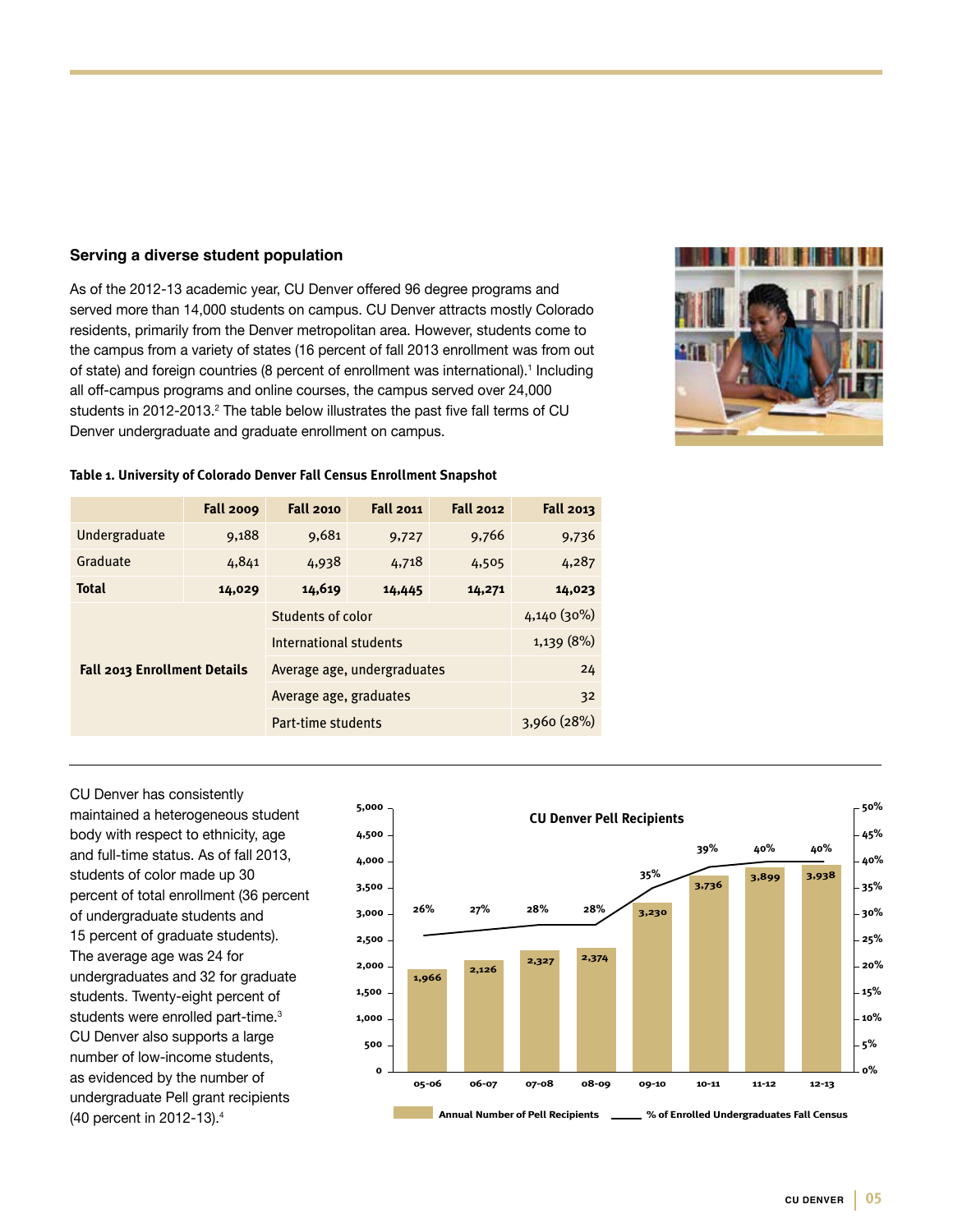## Supporting the state workforce

![](_page_5_Picture_1.jpeg)

CU Denver provides more master's level degrees than any other public institution in Colorado.

**In FY 2012-13, CU Denver conferred** a total of 3,730 degrees, including 1,951 bachelor's degrees, 1,725 master's and post-master's specialist degrees, and 54 doctoral degrees. CU Denver conferred more master's level degrees than any other public institution of higher education in the state and was responsible for nearly 30 percent of all master's level degrees conferred among state public research institutions. The table below shows the recent history of degrees conferred.

#### **Table 2. History of CU Denver Degrees Awarded5**

| Year                                                                       | <b>Bachelor's</b> | Master's/<br><b>Specialists</b> | <b>Doctoral</b> | <b>Total</b> |
|----------------------------------------------------------------------------|-------------------|---------------------------------|-----------------|--------------|
| FY 2007-08                                                                 | 1,480             | 1,490                           | 30              | 3,000        |
| FY 2008-09                                                                 | 1,497             | 1,553                           | 38              | 3,088        |
| FY 2009-10                                                                 | 1,643             | 1,606                           | 25              | 3,274        |
| FY 2010-11                                                                 | 1,819             | 1,789                           | 29              | 3,637        |
| FY 2011-12                                                                 | 1,742             | 1,784                           | 49              | 3,575        |
| FY 2012-13                                                                 | 1,951             | 1,725                           | 54              | 3,730        |
| FY 2012-13 as a Percent of All<br>State Research Institutions <sup>6</sup> | 11.8%             | 28.7%                           | $3.0\%$         | 15.4%        |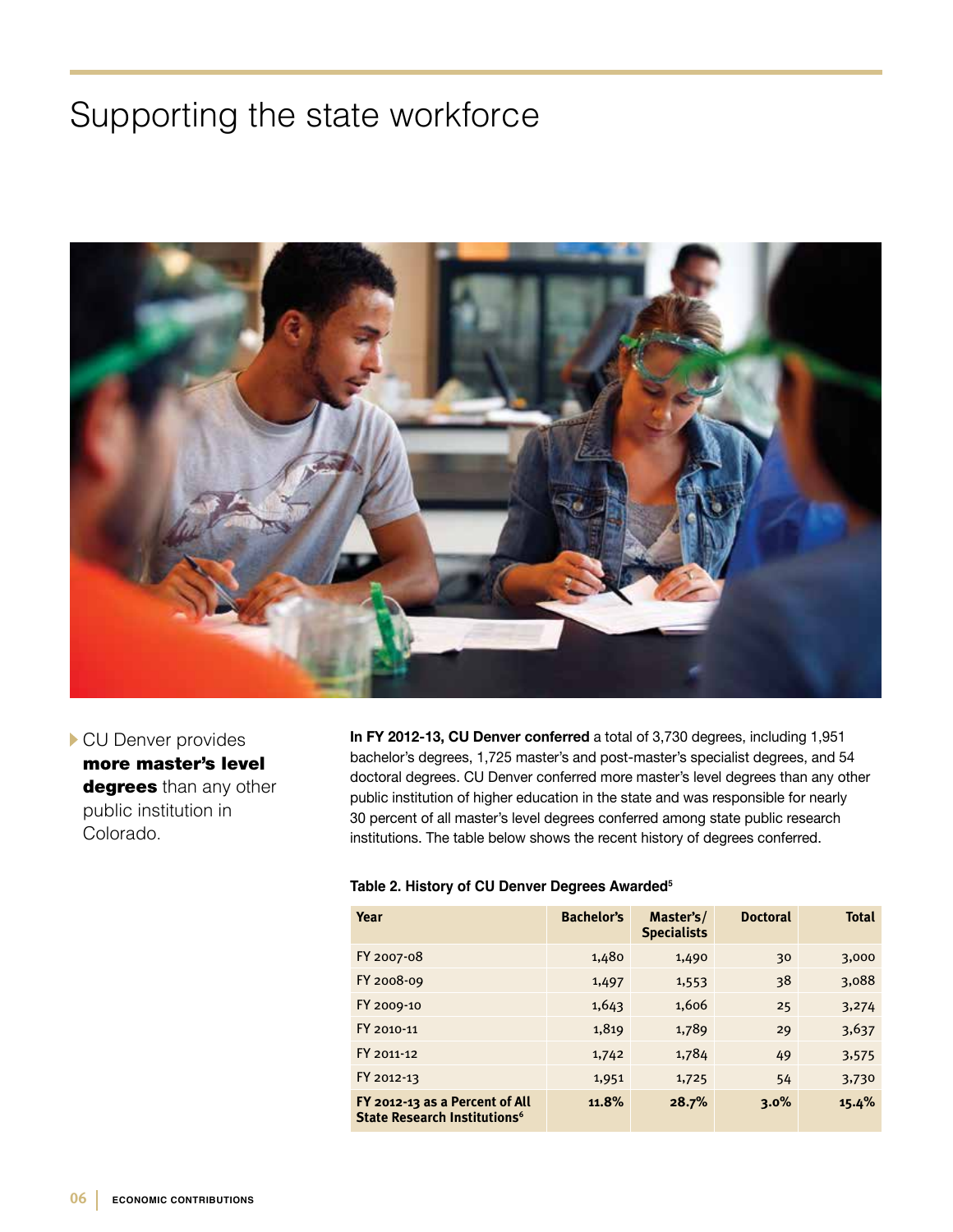The Colorado Department of Labor and Employment projects a 24 percent increase in the state demand in the next ten years for selected occupations. The demand for these occupations is amplified by the need to replace an aging workforce, as half of all job openings are anticipated due to retirement. The combined impact of openings due to occupational growth and replacement creates a need for over 9,000 jobs each year for the next ten years. The table below illustrates the estimated growth and need from 2012 to 2022 of selected occupations aligned with CU Denver academic programs.

CU Denver helps meet the statewide need for employment in these occupations as many alumni remain in Colorado. Of the 78,320 active alumni, 73 percent reside in Colorado.<sup>7</sup>

![](_page_6_Picture_2.jpeg)

#### **Table 3. Occupational Employment Projections8**

| <b>Selected Occupations</b>                          | 2012 Estimated<br><b>Employment</b> | 2022 Projected<br><b>Employment</b> | <b>Percent Change</b> | <b>Annual Average</b><br>Openings due to<br>Growth | <b>Annual Openings</b><br>due to Growth<br>and Replacement |
|------------------------------------------------------|-------------------------------------|-------------------------------------|-----------------------|----------------------------------------------------|------------------------------------------------------------|
| Architects/Urban Planners                            | 4,894                               | 6,225                               | 27.2%                 | 134                                                | 238                                                        |
| Art and Design/Performance Arts                      | 5,299                               | 5,960                               | 12.5%                 | 66                                                 | 206                                                        |
| <b>Engineers</b>                                     | 36,979                              | 46,979                              | $27.0\%$              | 1,000                                              | 1,880                                                      |
| <b>Financial/Accounting Specialists</b>              | 60,488                              | 77,803                              | 28.6%                 | 1,732                                              | 3,025                                                      |
| <b>Physical/Biological Scientists</b>                | 8,783                               | 9,542                               | 8.6%                  | 79                                                 | 301                                                        |
| <b>Social Scientists</b>                             | 5,427                               | 6,722                               | 23.9%                 | 129                                                | 311                                                        |
| K-12 School Teachers, including<br>special education | 68,513                              | 83,286                              | 21.6%                 | 1,477                                              | 3,161                                                      |
| <b>Subtotal, Selected Occupations</b>                | 190,383                             | 236,517                             | 24.2%                 | 4,617                                              | 9,122                                                      |

With 73 percent of alumni choosing to remain in Colorado, CU Denver plays an important role in educating the state's workforce.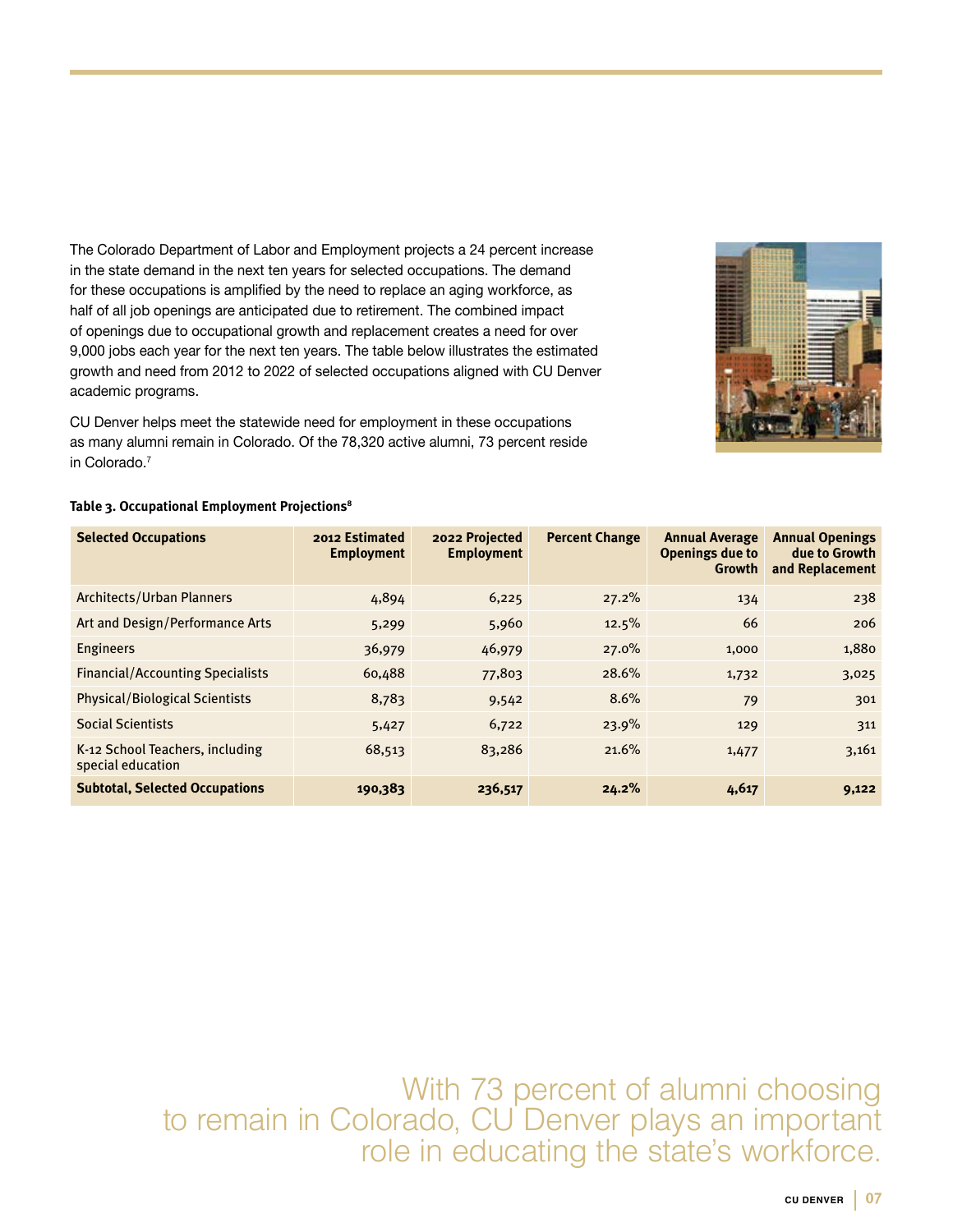### Revenue

With annual revenues of nearly \$200 million, CU Denver is clearly a major economic enterprise in the state.

![](_page_7_Picture_2.jpeg)

**Revenue provides an overview of campus operations** and also illustrates the diverse set of resources required to successfully operate an academic research institution. With annual revenues of nearly \$200 million, CU Denver is clearly a major economic enterprise in the state.

In FY 2012-13, state-appropriated resources provided operating funds of \$21.2 million, or 10.7 percent, of total campus revenue. State sources of financial aid awards (\$4.5 million in FY 2012-13) were recognized in net student tuition.

#### **Table 4. University of Colorado Denver FY 2012-13 Revenue9**

|                                                         | <b>Amount</b> | <b>Percent</b> |
|---------------------------------------------------------|---------------|----------------|
| <b>Non-State Appropriated Resources</b>                 | \$177,881,625 | 89.3%          |
| <b>Student Tuition and Fees, including Scholarships</b> | \$116,541,765 | 58.5%          |
| <b>Governmental Grants and Contracts</b>                | \$37,080,283  | 18.6%          |
| Gifts, Bequests, etc.                                   | \$7,283,701   | 3.7%           |
| <b>Sales of Educational Services</b>                    | \$3,299,984   | 1.7%           |
| Nongovernmental Grants & Contracts                      | \$3,340,753   | 1.7%           |
| <b>Auxiliary Enterprises</b>                            | \$604,974     | 0.3%           |
| <b>Other Revenue</b>                                    | \$9,730,165   | 4.9%           |
| <b>State Appropriated Resources</b>                     | \$21,204,667  | 10.7%          |
| <b>State Fee-for-Service Contracts</b>                  | \$9,364,580   | 4.7%           |
| <b>State College Opportunity Fund Stipend</b>           | \$11,840,087  | 5.9%           |
| <b>CU Denver Revenue</b>                                | \$199,086,291 | $100.0\%$      |

Colorado recently ranked 48th among all states in higher education funding per capita.10 CU Denver's diverse revenue picture illustrates how the campus has had to rely upon other sources for support. For every \$1 appropriated by the state in FY 2012-13, another \$8.39 in revenue comes to CU Denver from other sources. But it is not accurate to suggest the campus does not rely on state funds. In fact, the opposite is true—state funding represents the financial foundation of CU Denver. State funding is critical for campus operations, such as building maintenance, utilities and academic support. The state also supports student financial aid to keep tuition affordable for Colorado residents.

### Despite relatively low state funding, CU Denver still makes a large impact on the city and state economy.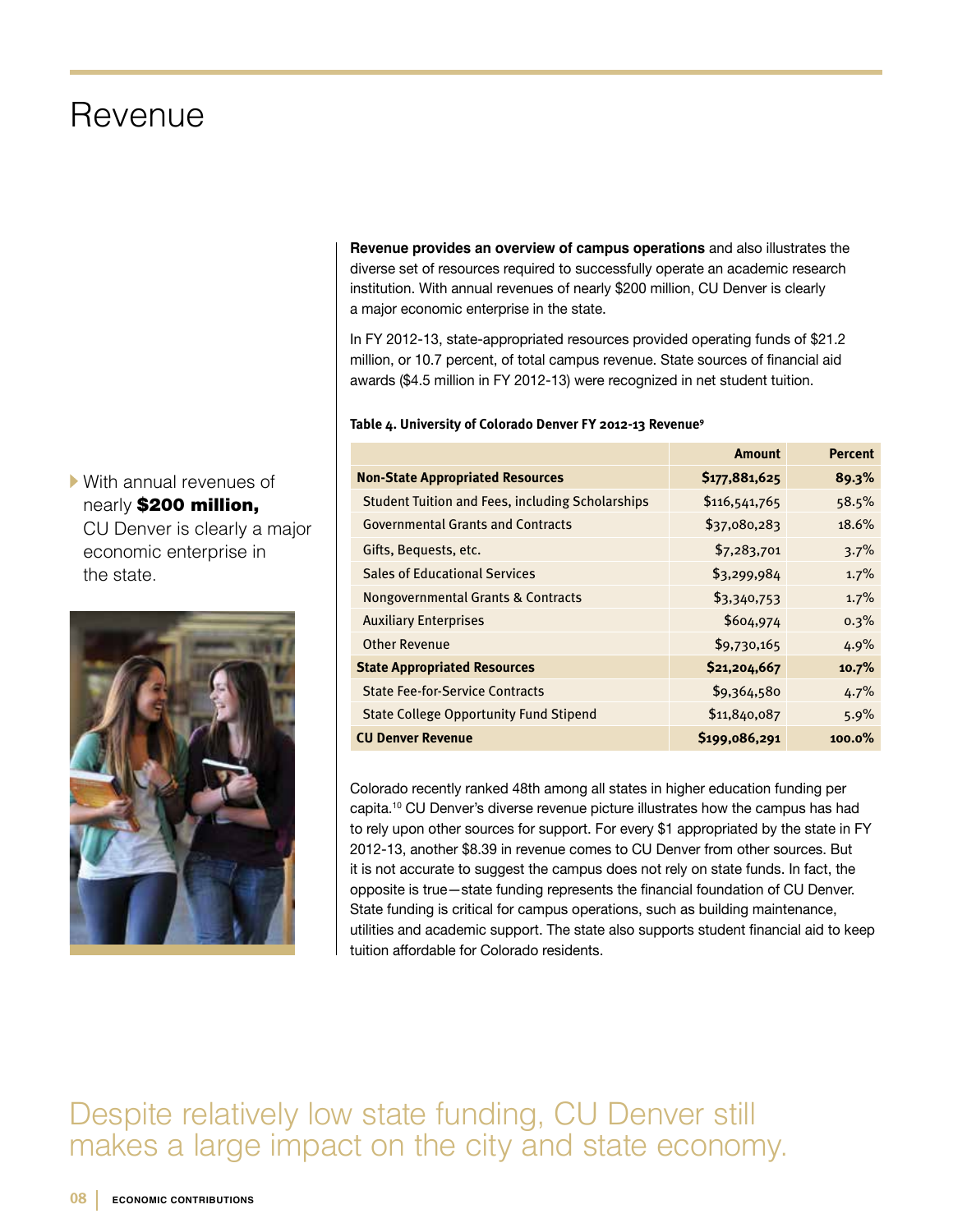## Jobs, payroll and expenses

**By paying workers and buying goods and services,** CU Denver has a significant impact on the direct and indirect economy of the state. CU Denver annually contributes up to \$721 million in total economic activity throughout Colorado.

CU Denver expenses totaled \$186 million in FY 2012-13 including payroll and operations. In addition to payroll and benefits, the campus reported operating expenditures of nearly \$45 million, or 24 percent of all expenses, for goods and outside services. Each \$1 in direct campus expense generates between \$2.01 and \$2.88 in additional economic activity to Colorado. The direct and indirect spending supports between \$559 million and \$721 million in the state.

#### **Table 5. CU Denver Economic Impacts and Multipliers**

|                 |                      | <b>Economic Impact Range</b> | <b>Multiplier Range</b> |      |      |
|-----------------|----------------------|------------------------------|-------------------------|------|------|
|                 | <b>Direct Impact</b> | Low                          | High                    | Low  | High |
| Jobs            | 2,445                | 6,204                        | 7,420                   | 2.54 | 3.03 |
| Payroll         | \$141,199,800        | \$293,943,600                | \$355,237,000           | 2.08 | 2.52 |
| <b>Expenses</b> | \$185,795,500        | \$559,015,200                | \$720,638,300           | 3.01 | 3.88 |

**Each \$1** in direct campus expense generates up to \$2.88 in additional economic activity to Colorado.

![](_page_8_Picture_6.jpeg)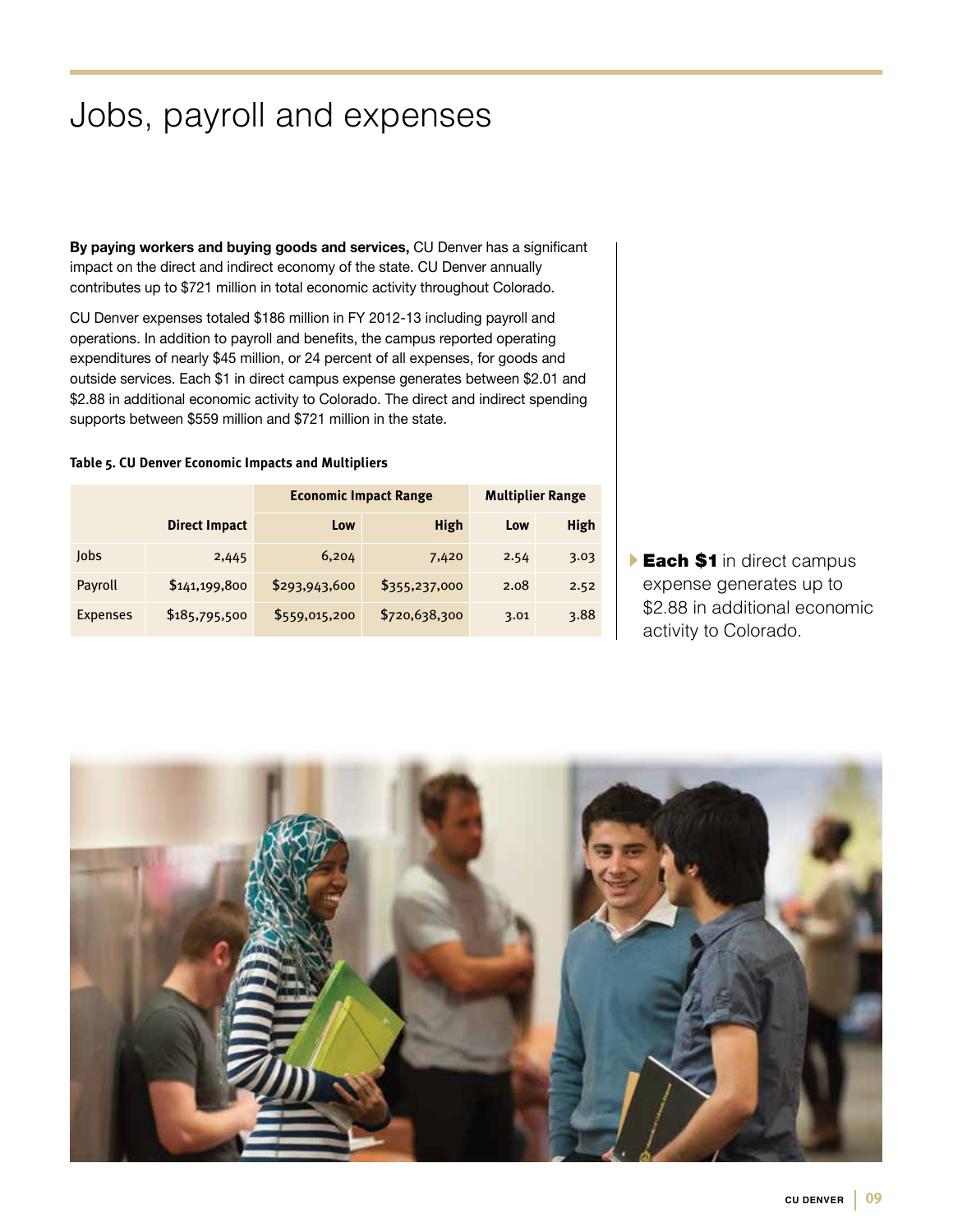![](_page_9_Picture_0.jpeg)

#### **Jobs**

CU Denver not only plays an important role in educating the state workforce, but it also provides the state with thousands of direct and indirect jobs. CU Denver employed 2,445 individuals including faculty, staff and student workers as of June 2013. Based on economic multipliers and salaries earned, this employment supports up to 4,975 indirect jobs throughout the state. Every job at the campus indirectly creates up to two additional jobs in the state.

The tables on the next page illustrate how CU Denver employment compares to other public and private employers. Campus employment was among the top 15 public sector employers in the state and was comparable with some of the top 20 private employers in the metropolitan Denver area.

#### Table 6a. Denver Area Public Sector Employers ranked by Number Employees<sup>11</sup>

| Rank | <b>Public Sector Employer</b>                 | <b>Colorado Employees</b> |
|------|-----------------------------------------------|---------------------------|
| 10   | <b>Boulder Valley School District RE-2</b>    | 4,133                     |
| 11   | Jefferson County                              | 2,820                     |
| 12   | City of Aurora                                | 2,584                     |
|      | <b>CU Denver</b>                              | 2,445                     |
| 13   | <b>Regional Transportation District (RTD)</b> | 2,400                     |
| 14   | <b>Arapahoe County</b>                        | 1,963                     |
| 15   | <b>Boulder County</b>                         | 1,900                     |

#### Table 6b. Denver Area Private-Sector Employers Ranked by Number of Employees<sup>12</sup>

| Rank | <b>Private Sector Company</b>        | <b>Product/Service</b>    | Colorado<br><b>Employees</b> |
|------|--------------------------------------|---------------------------|------------------------------|
| 15   | <b>Ball Corp</b>                     | Packaging                 | 3,300                        |
| 16   | <b>Frontier Airlines</b>             | <b>Airlines</b>           | 3,200                        |
| 17   | U.S. Bank                            | <b>Financial services</b> | 2,613                        |
| 18   | Level 3 Communications               | <b>Telecommunications</b> | 2,609                        |
|      | <b>CU Denver</b>                     |                           | 2,445                        |
| 19   | Lowe's                               | Home improvement          | 2,410                        |
| 20   | <b>Great West Life &amp; Annuity</b> | Insurance                 | 2,220                        |

Every job at the campus indirectly creates up to two additional jobs in the state.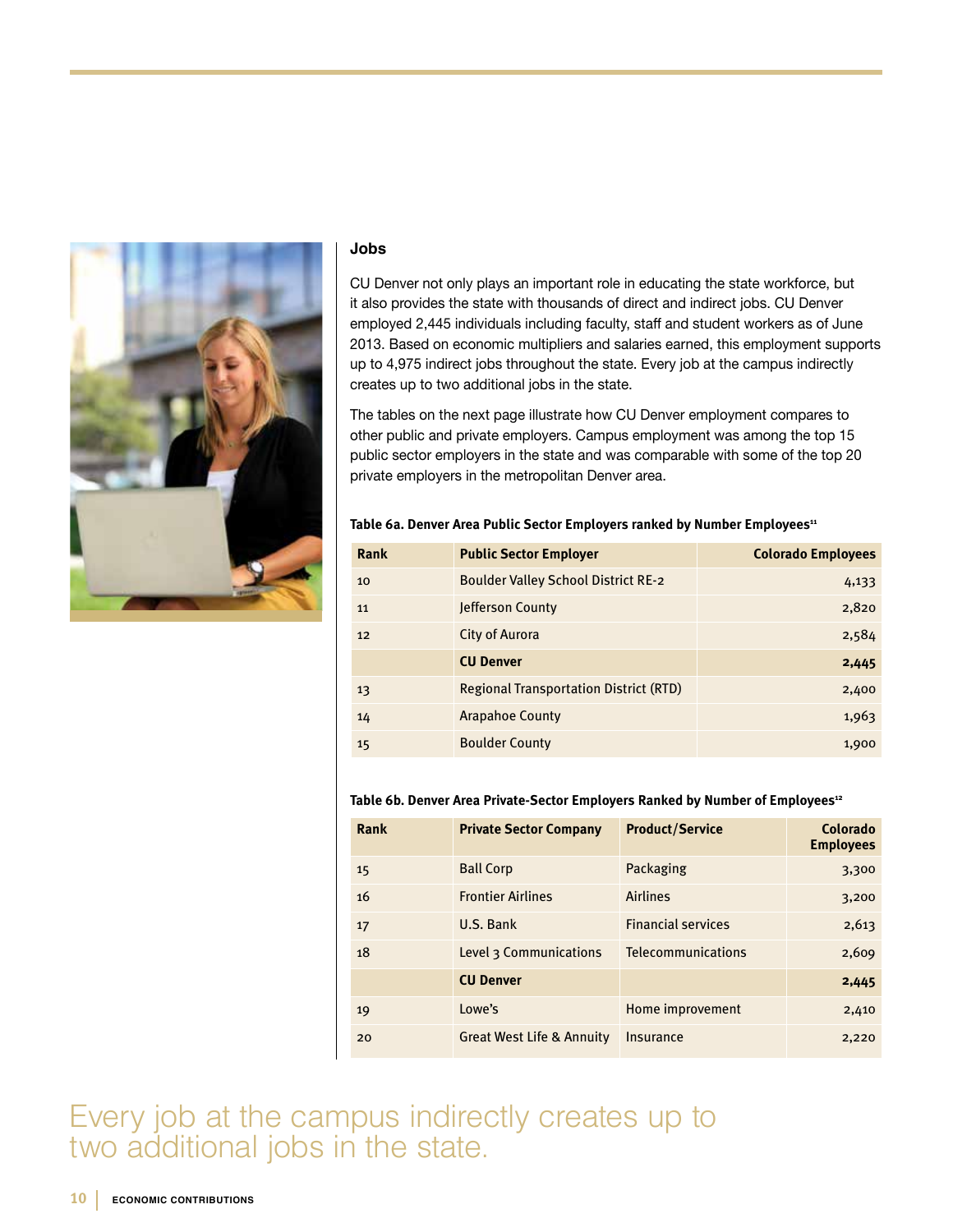#### **Payroll**

CU Denver direct payroll was \$141 million in FY 2012-13. This payroll plus student consumer spending generates up to another \$214 million in additional wages, salaries and compensation in Colorado. The direct and indirect payroll supports up to \$355 million in labor income within the state—an average of \$47,875 per job. This is more than 10 percent higher than the median annual earnings for full-time workers in the nation. Because CU Denver is responsible for producing more master's degrees than any public institution of higher education in the state and because advanced degree earners have higher average salaries, CU Denver graduates contribute more to the Colorado economy relative to other institutions of higher education. In 2013, the average annual earnings of a worker with a master's degree exceeded \$69,000, 61 percent higher than the average worker nationally. As earnings increase with educational attainment, unemployment rate decreases. The table below illustrates the national average annual salaries and unemployment rates by education attainment.

| <b>Education Level</b><br><b>Attained</b> | <b>Median Annual</b><br><b>Earnings</b> | <b>Education Level</b><br><b>Attained</b> | <b>Unemployment</b><br>Rate |
|-------------------------------------------|-----------------------------------------|-------------------------------------------|-----------------------------|
| Doctoral degree                           | \$84,396                                | Doctoral degree                           | 2.2%                        |
| <b>Professional degree</b>                | \$89,128                                | <b>Professional degree</b>                | 2.3%                        |
| Master's degree                           | \$69,108                                | Master's degree                           | 3.4%                        |
| Bachelor's degree                         | \$57,616                                | Bachelor's degree                         | 4.0%                        |
| U.S. Average,<br>full-time workers        | \$43,004                                | Associate's degree                        | 5.4%                        |
| Associate's degree                        | \$40,404                                | U.S. Average, 25 years<br>and over        | 6.1%                        |
| Some college, no<br>degree                | \$37,804                                | Some college, no<br>degree                | 7.0%                        |
| High school diploma                       | \$33,852                                | High school diploma                       | 7.5%                        |
| Less than a high<br>school diploma        | \$24,544                                | Less than a high<br>school diploma        | 11.0%                       |

#### Table 7. Annual Average Salaries and Unemployment Rate by Educational Attainment<sup>13</sup>

Because advanced degree earners have higher average salaries, CU Denver graduates contribute more to the Colorado economy relative to other institutions of higher education.

![](_page_10_Picture_5.jpeg)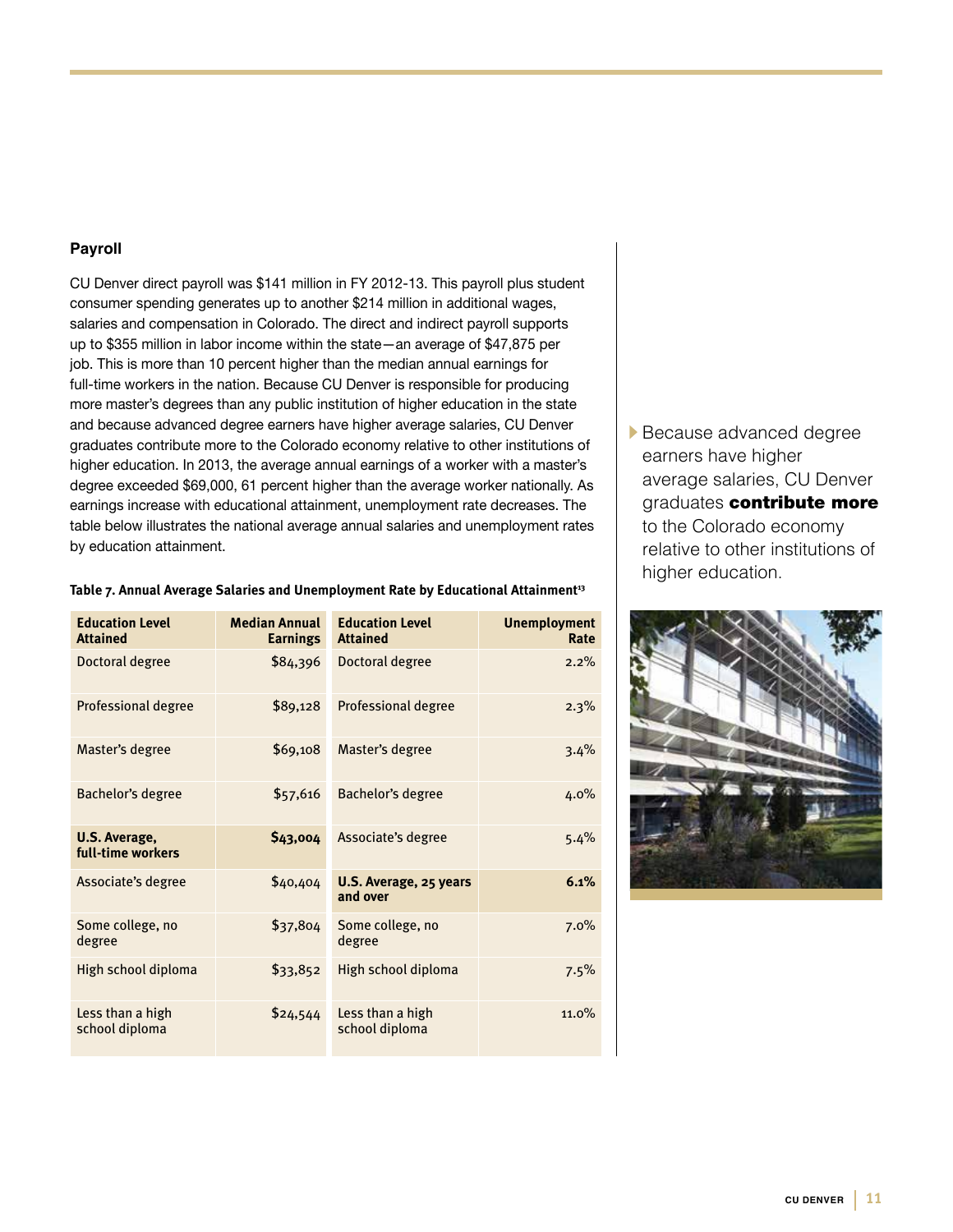![](_page_11_Picture_0.jpeg)

#### **Student Spending**

Student spending is not reflected in CU Denver expenses. However, there is significant spending attributable to those enrolled in the academic programs at the campus which generates secondary impacts in the economy. In addition to tuition, CU Denver students spent an estimated \$174 million in FY 2012-13 for rent, food, entertainment, books, transportation, utilities and other goods and services. This consumer spending was treated as a direct input for purposes of an economic impact estimate and was included in the total economic contribution of the campus.

#### **Planned Construction Impact**

In addition to ongoing, annual contributions to the economy, additional stimulus is provided by periodic construction of new facilities. CU Denver is about to complete construction on Academic Building 1 located at Lawrence Street and Speer Boulevard. Construction began March 2013 and is anticipated to be completed by July 2014. This project will add 156,405 gross square feet to the campus at a total cost of \$65.8 million. Based on the direct impact and estimated secondary impacts, this construction project is expected to provide up to 832 additional jobs, \$48.6 million in payroll to Colorado residents, and over \$120 million in additional economic activity to Colorado over the construction time frame.

Students spent an estimated \$174 million in FY 2012-13 that contributed to the CU Denver impact on the Colorado economy.

![](_page_11_Picture_6.jpeg)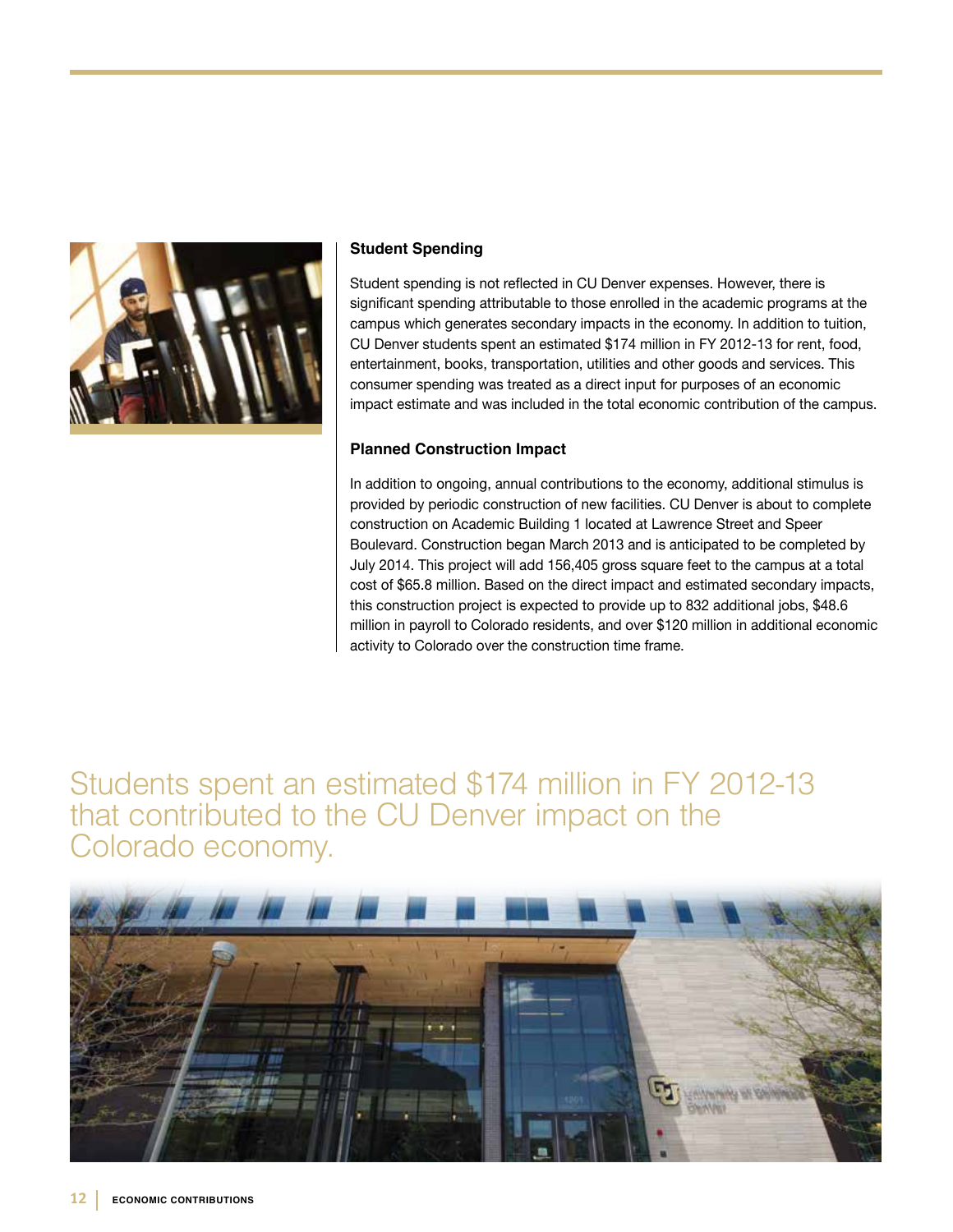## State tax revenue

**Payroll and spending generate** significant tax revenue to the state. Included in the total economic activity is \$16.4 million in state taxes. The state received up to \$9.4 million in individual income tax and up to \$7.0 million in sales tax for FY 2012-1314. Compared with the state appropriated resources of \$21.2 million in FY 2012-13, the state received 77 percent of its appropriation back through estimated income and sales tax revenue. Below is a table of estimated individual income tax revenue and sales tax revenue to Colorado.

#### **Table 8. Estimated State Income and Sales Tax Revenue**

| Individual Income Tax                   | <b>Direct</b> | <b>Low Impact</b>        | <b>High Impact</b> |
|-----------------------------------------|---------------|--------------------------|--------------------|
| Direct by Employees                     | \$3,740,100   |                          |                    |
| Indirect through Multiplier             |               | \$4,039,300              | \$5,684,900        |
| Subtotal State Income Tax               |               | \$7,779,400              | \$9,425,000        |
| <b>Sales Tax</b>                        |               |                          |                    |
| <b>Direct by Employees and Students</b> | \$3,766,200   |                          |                    |
| Indirect through Multiplier             |               | \$2,376,200              | \$3,176,100        |
| <b>Subtotal State Sales Tax</b>         |               | \$6,142,400              | \$6,942,300        |
| <b>Total State Tax Revenue</b>          |               | S <sub>13</sub> ,921,800 | \$16,367,300       |

![](_page_12_Picture_4.jpeg)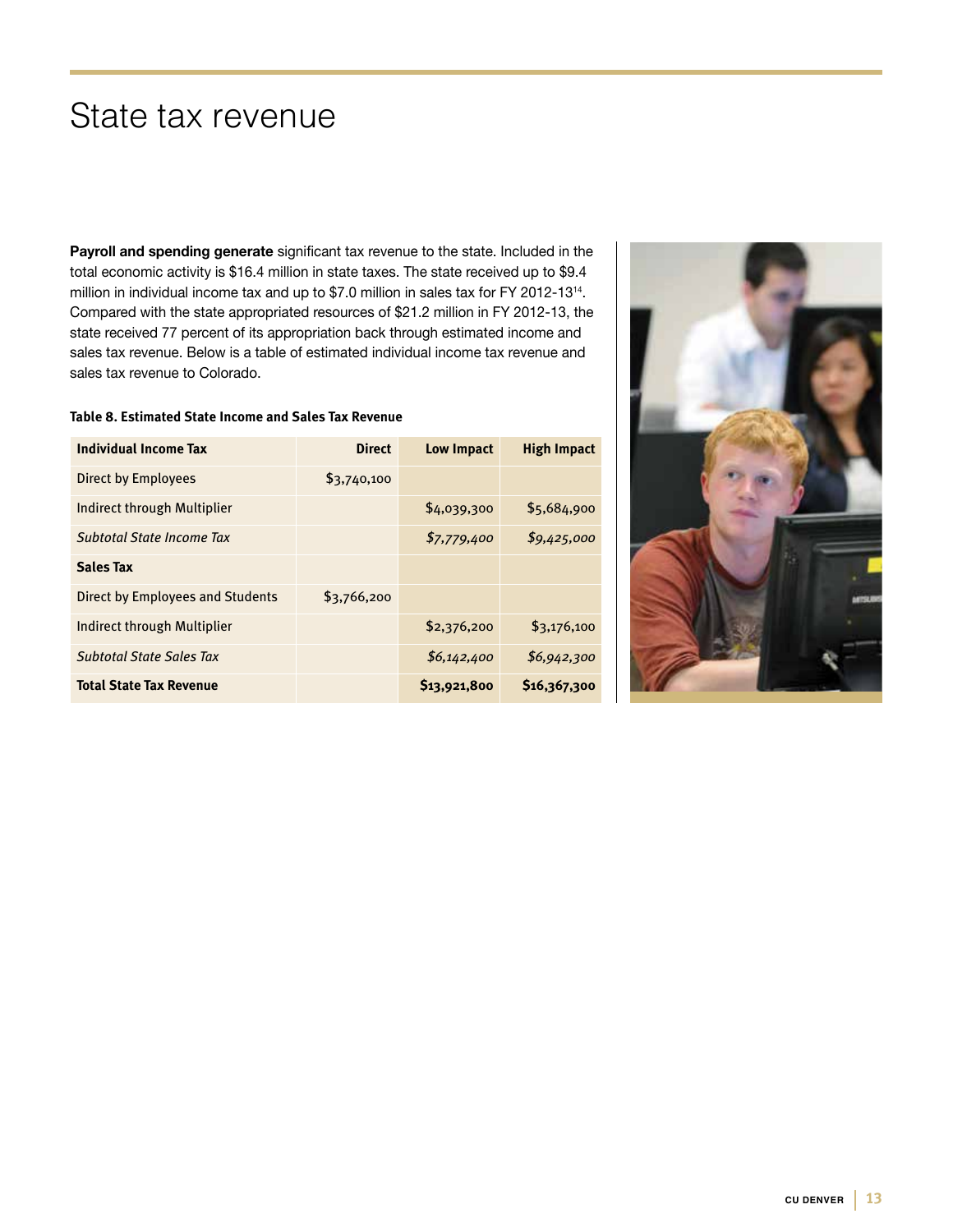## The campus in the community

Dedicated faculty and involved students contribute to great programs at CU Denver.

![](_page_13_Picture_2.jpeg)

**CU Denver schools and colleges** offer a broad array of initiatives that amplify and expand the economic contributions outlined above. These programs enrich the health and overall quality of life for Colorado residents and beyond. While some of the economic impact of these activities is incorporated in the payroll and operating expenditures, it is important to recognize the campus contribution of experiential learning opportunities to community service and issue advocacy.

- **The Urban Citizen Program** in the College of Liberal Arts and Sciences connects students with Denver service-learning projects that are focused on challenging social issues such as poverty, housing, education, crime, and immigration. Students work several hours a week with influential non-profit organizations with the goal of addressing acute problems while also seeking sustainable change. On average, the program's students give 600-800 hours of community service a semester to Denver and the surrounding community. Some of the program's partners have included the African Community Center, Art Reach, Student/ Farmworker Alliance, and the Women's Global Empowerment Fund.
- More than 150 graduate students from the School of Public Affairs complete **Capstone Projects** each year. Collectively they contribute more than 15,000 hours to public and nonprofit clients as they enhance and demonstrate their knowledge and skills. Recent projects have included an examination of citizen satisfaction with the Jefferson County Sheriff's office, an evaluation of the School Finance Partnership for the Colorado Children's Campaign, a study of sustainable development in Denver's District 8, and a review of environmental mitigation compliance for the U.S. Bureau of Reclamation.
- The School of Education and Human Development's **Professional Development Schools** program is recognized for having one of the most innovative, collaborative teacher preparation models in the nation. Top faculty work side by side with experienced K-12 partner educators to prepare prospective teachers to have a profound impact on the lives of students in Colorado's urban and diverse schools. Students "live the life of a teacher" from day one and enter their first year of teaching with the knowledge, skills, and confidence of second or third year teachers.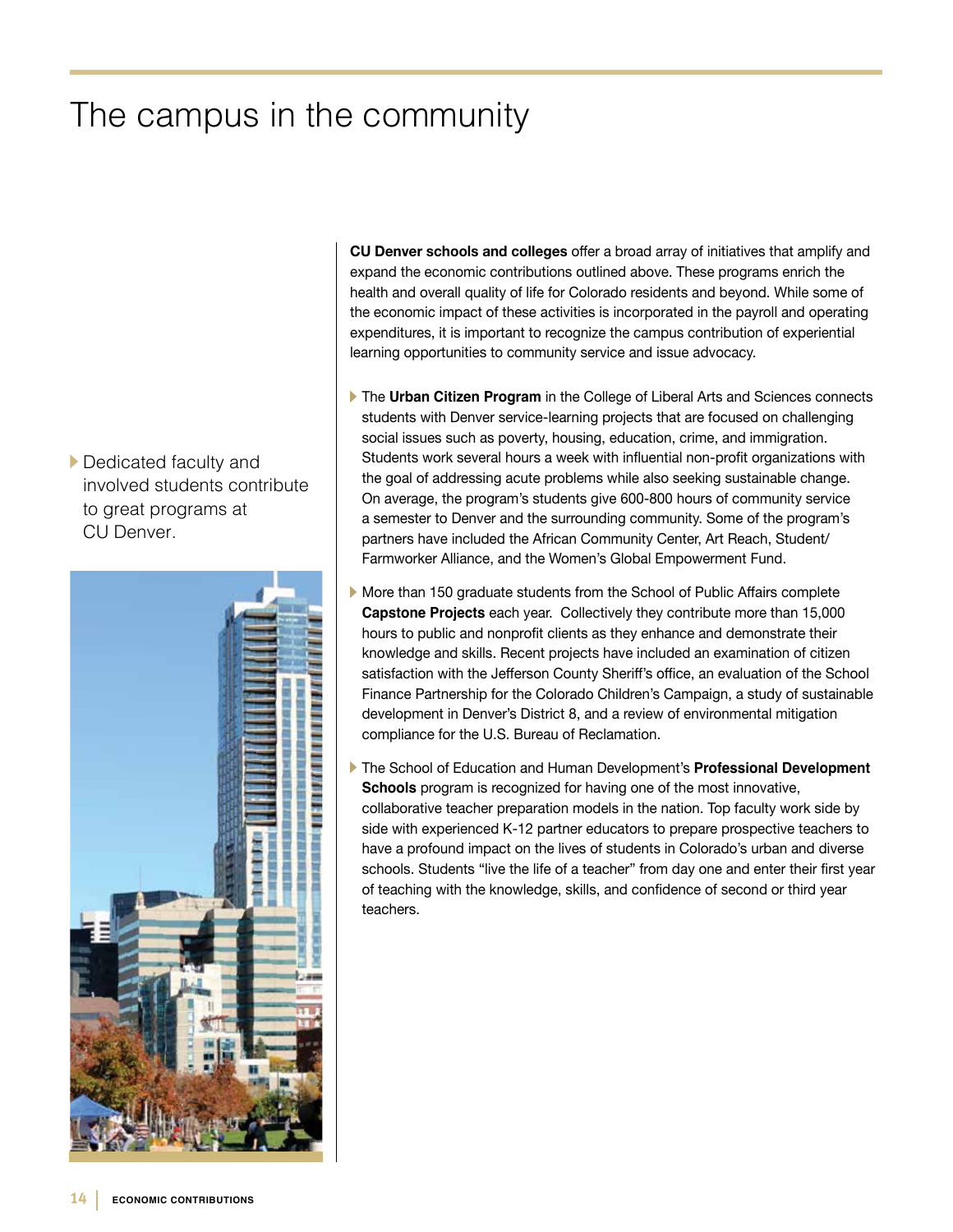![](_page_14_Picture_0.jpeg)

- **The Bridge Repair Partnership** between the College of Engineering and Applied Sciences and the City of Denver offers students the opportunity to participate in bridge repair projects while Denver benefits from sound engineering. Since 1997, the partnership has inspected every one of Denver's 600 bridges either annually or biannually, looking for any kind of change that could affect the safety of the public.
- **The Learning Landscapes Program** in the College of Architecture and Planning has collaborated with Denver Public Schools to design active play areas with the goal of increasing physical activity at schools across the district. Since 1998 the program has transformed 96 neglected public elementary school yards into attractive and safe multi-use parks tailored to the needs of their communities.
- The University of Colorado Denver **Food Pantry,** operated under the Office of Student Life, has a partnership with the Food Bank of the Rockies which allows CU Denver students, staff, and faculty to volunteer at the Food Bank in exchange for food items to fill the Food Pantry. For every three hours CU Denver commits to volunteering, the food pantry receives twenty pounds of food to distribute to students in need. This volunteer opportunity has been a highlight of the "CU in the Community" volunteering campaign.

### Learn more about CU Denver programs at **www.ucdenver.edu.**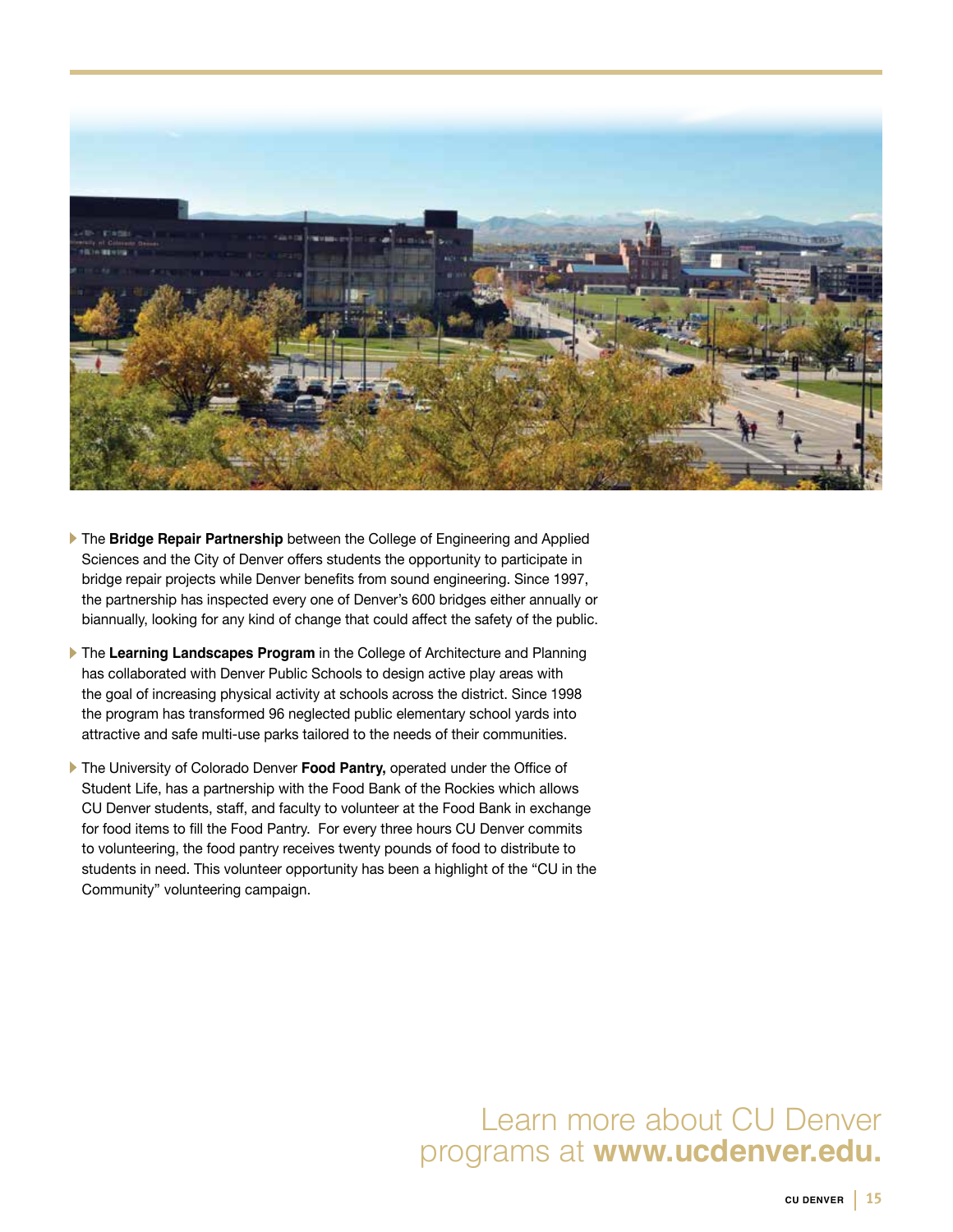## Pipeline Programs

CU Denver: reaching out to middle school and high school students, veterans and pre-health students.

![](_page_15_Picture_2.jpeg)

**CU Denver provides several unique** academic outreach programs to prepare future college-bound students for higher education. The goals of these programs are to provide educational access, early outreach, academic guidance, retention and, ultimately, graduation from an institution of higher education. Below are a few examples of CU Denver signature outreach programs.

**The Office of Undergraduate Admissions & K-12 Outreach** works with schools, districts and community organizations to develop sustainable relationships between K-12 students and CU Denver. Outreach programs impacted approximately 10,000 students, parents, teachers and school counselors in FY 2012-13. Programs include middle school group visits to campus, districtsponsored 8th grade career fairs, teacher trainings and professional development sessions, faculty and graduate student visits to K-12 schools, and CU Denver-branded lesson plans that are made available to teachers and parents through the Newspapers in Education program.

**Pre-collegiate programs for middle school and high school students,**  with a particular high school program focused on health careers, prepare students to obtain their college degrees. These enrichment programs are designed to adequately prepare first-generation college-bound students in grades 7 through 12 to enroll in a college preparatory curriculum and successfully complete their secondary school career in a timely fashion with the necessary skills to successfully enter and graduate from the college or university of their choice. During the academic year, students are provided with relevant Saturday Academies in areas such as: the College Access

Process, Basic Study Skills Mastery, Career Exploration and Student Communication Workshops. During the summer, students are provided with either a two-week (sophomores) or five-week (juniors) intensive Summer Academic Program.

**The Scholars Program** is an early college enrollment program for high achieving first-generation collegebound students. The program allows students to begin their college studies by taking one course at CU Denver during the fall and spring semesters of their senior year. The credits earned in the courses can be applied toward a bachelor's degree at the CU Denver or at another higher education institution of the student's choice. Prior to and during their enrollment, scholars engage in orientation, admissions and financial aid seminars and other workshops. These workshops are designed to prepare students for full-time college study; some request the presence of a parent or guardian. Assistance with course selection, educational planning and tutoring is provided to students.

The **Upward Bound Program**  is a federally-funded program providing high school students with opportunities to attend college and prepares students to succeed in postsecondary education. Participants are selected based on their academic performance, motivation for success, recommendations from teachers,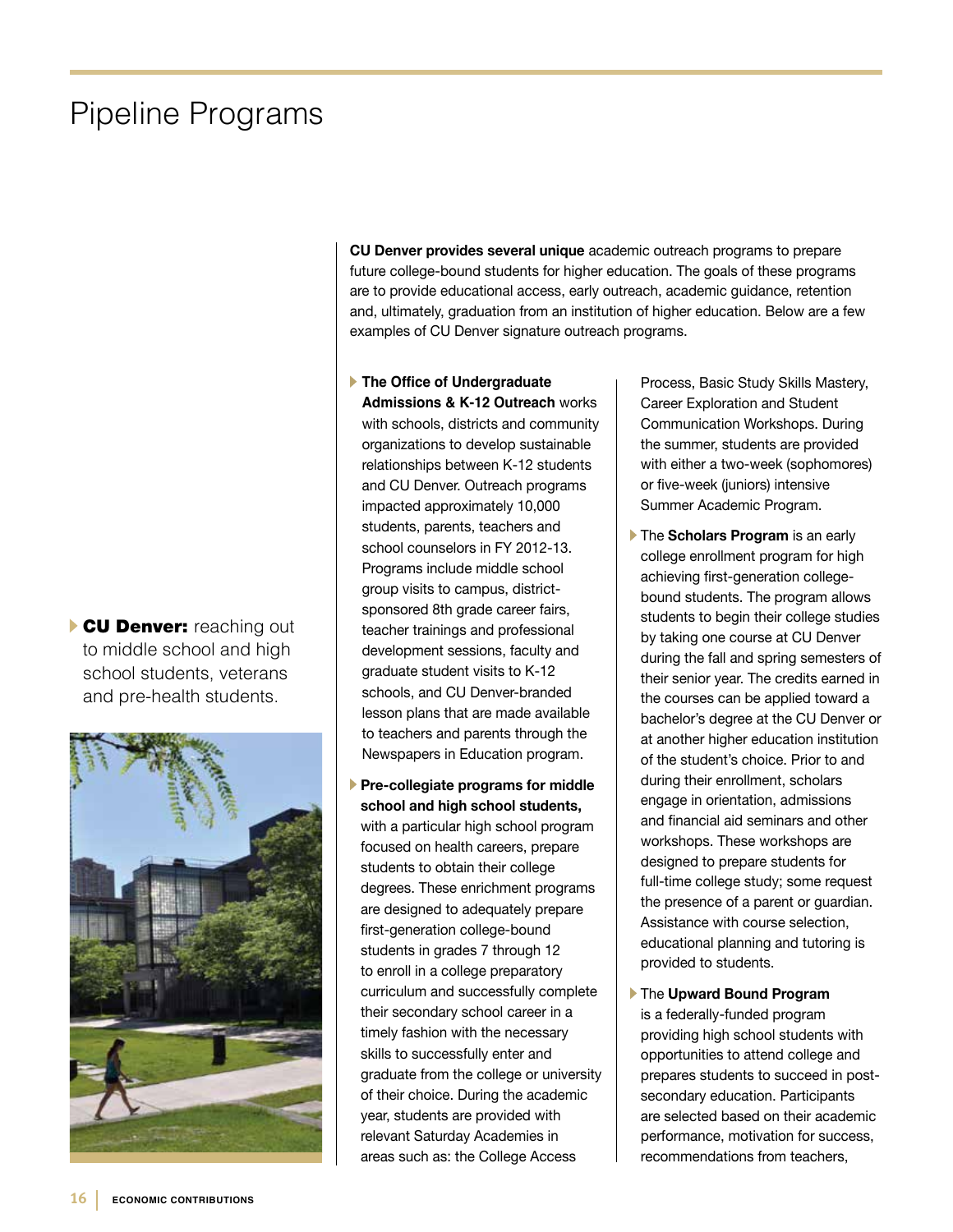![](_page_16_Picture_0.jpeg)

counselors and additional criteria. Students participate in after-school and weekend programs which include supplemental education, academic themed workshops, field trips and college campus tours. Students also participate in a 5-week summer academic program depending on grade level designed to prepare them for their high school classes and the college application process. In addition, all students participate in a shadowing program with current college students and working professionals in the Denver metro area.

**The CU Succeed program promotes** collaborative partnerships between high schools and CU Denver, emphasizing mutual learning and professional development. The CU Succeed Silver and Gold programs offer juniors and seniors throughout high schools in Colorado the opportunity to enhance their academic skills while experiencing the rigor of college course work at their high school campuses. CU Denver departments approve qualified instructors to teach university credit courses from a variety of disciplines. Each year, the program serves more than 4,000 students in over ninety

high schools and forty-three school districts throughout Colorado.

The **BA/BS-MD Program** is an eight-year combined degree program that offers Colorado students who are underrepresented in medicine admission to the CU School of Medicine after they complete a bachelor's degree at CU Denver and achieve specific program benchmarks. The program provides academic, financial and social support services to its students and delivers a wide variety of co-curricular activities. The program is partially funded by the Colorado Health Foundation.

#### **Serving Veterans**

The **Boots to Suits Program,** one of several initiatives in the Office of Veteran Student Services, is a career transition assistance program for student veterans in their final two years of college. Students are matched with mentors in the community and in various sectors depending on their career interests. The mentorships introduce students to their desired career, help them position themselves to secure a position with a company in that area, and jump-start the student's

professional network. Recent figures indicate 94 percent of those who completed the program and graduated from CU Denver found employment with 90 days of graduation. Of these graduates, 90 percent remained in the Denver metropolitan area.

The **National Veterans' Training Institute** was established at CU Denver in 1986 to develop and enhance the professional skills of veterans' employment and training service providers throughout the United States. The program is funded by the U.S. Department of Labor Veterans' Employment and Training Service with training conducted at CU Denver and at selected regional sites in the U.S. and abroad. To date over 60,000 veterans' employment and training professionals have attended classroom and online training courses.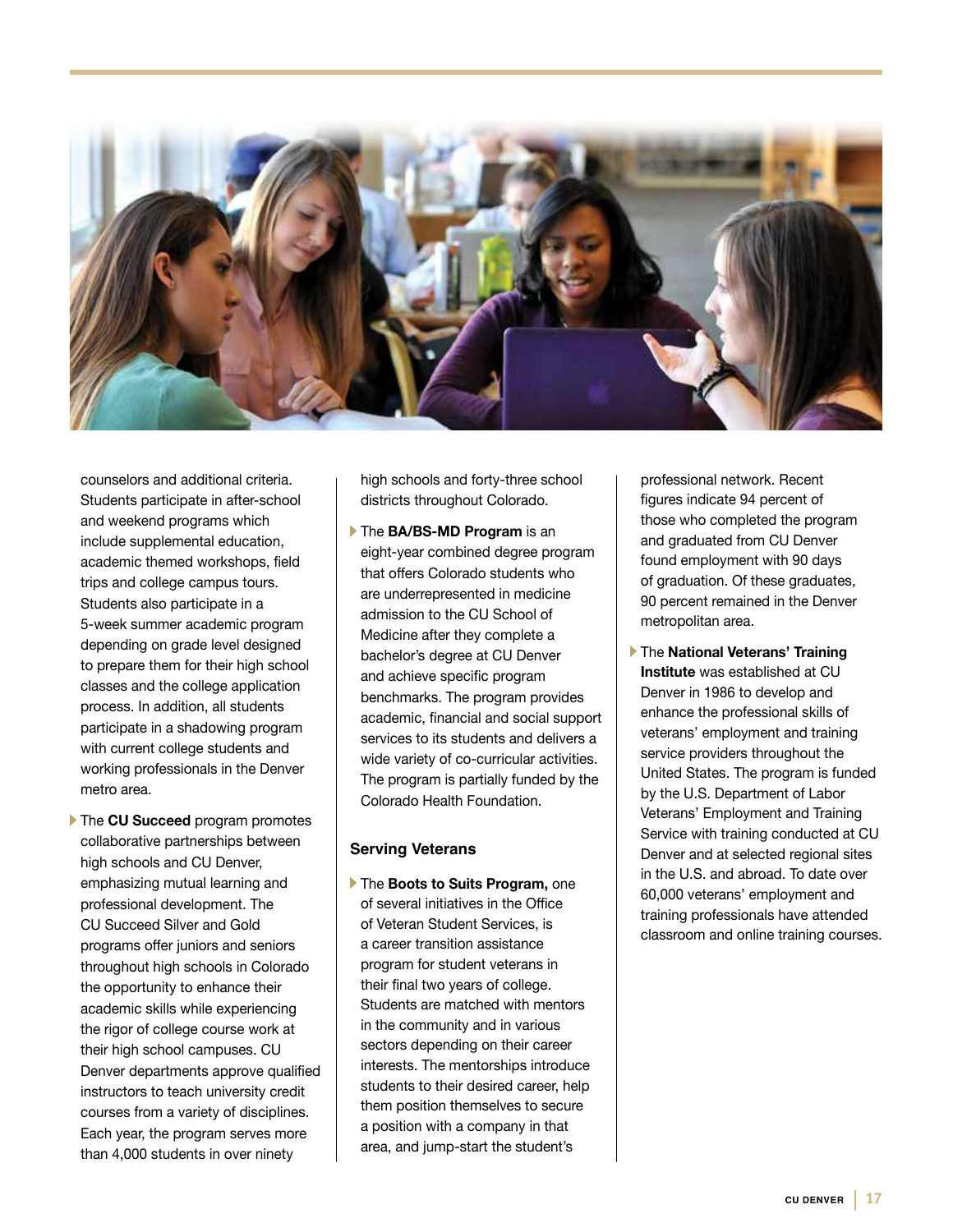## Centers and institutes

Centers focus on special needs and achievements that **benefit the community** through focused thinking, research and unique partnerships.

![](_page_17_Picture_2.jpeg)

**CU Denver has more than 40 centers and institutes** providing research, public service, professional development, outreach and advocacy. While the expenses associated with these units were incorporated into the economic impact, the following initiatives represent large-scale programs making additional significant contributions to the Colorado, national and global communities.

The **Jake Jabs Center for Entrepreneurship** in the Business School is a new idea laboratory that educates and empowers graduates to act entrepreneurially. The center fosters an open and diverse environment that emphasizes multidisciplinary experiential learning. The Jake Jabs Center's curriculum incorporates instruction, mentoring and support from faculty, as well as from outside professionals with expertise in new business development. Center courses explore legal issues, social sector initiatives, new venture design, finance structuring, strategic web development, leadership, new product development and business plan creation. The center has hosted an annual Business Plan Competition since 2002, promoting new business development. It has helped launch over 20 new businesses, over half of which are still in business generating employment and sales dollars that contribute to the Colorado economy. The Jake Jabs Center also offers consulting services and venture capital opportunities through studentcreated organizations.

The **Buechner Institute for Governance** in the School of Public Affairs provides evaluation and leadership training to Colorado state and local government agencies and nonprofit organizations to enhance public decision making and governance. Within the institute, several centers bring faculty and professional staff resources to focus on local government, education policy, criminology and criminal justice, and collaborative governance. The institute also features outreach events to inform leaders and citizens about Colorado policy issues, including the monthly Buechner Breakfast First Friday series. Health News Colorado provides journalism coverage of health policy and a platform for a wide range of opinion writers. National funders, such as the Walton Family Foundation, the Ford Foundation, the Bill and Melinda Gates Foundation and, the Robert Wood Johnson Foundation and numerous local foundations generously support the institute.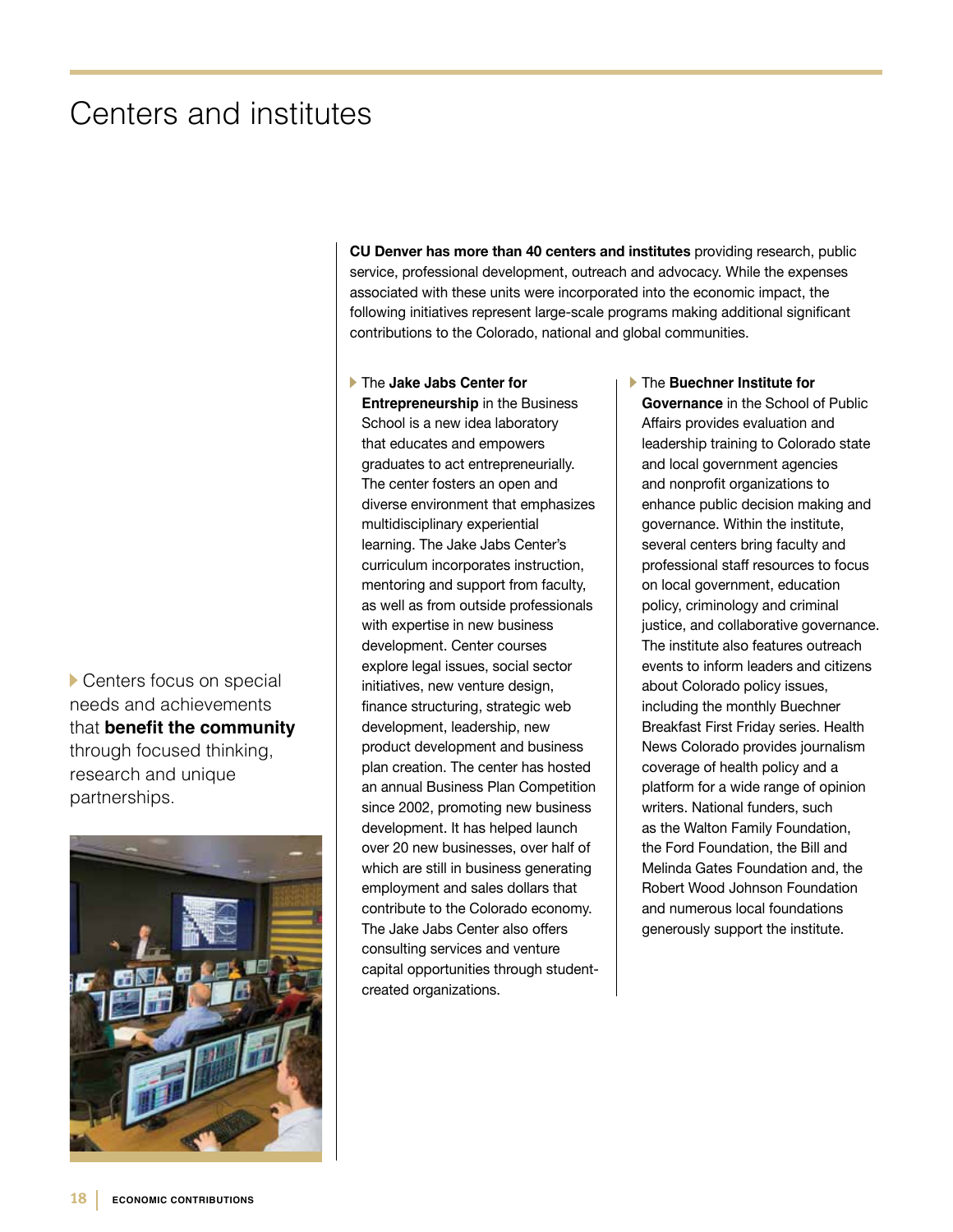![](_page_18_Picture_0.jpeg)

![](_page_18_Picture_1.jpeg)

![](_page_18_Picture_2.jpeg)

The **Evaluation Center i**n the School of Education and Human Development strives to make program evaluation a widely accepted and valued practice. The center's mission is to use rigorous, innovative evaluation processes to promote evidence-informed programs, practices and policies in schools, institutions of higher education, health care and in our communities. The center provides evaluation services to schools and school districts, the nonprofit sector, higher education and medical education.

The **Center for Sustainable Infrastructure Systems** in the College of Engineering and Applied Science brings together engineers with professionals from public policy, public affairs, public health and business development for the rapid diffusion, review and redesign of resilient and sustainable infrastructure systems in society. In addition to conducting research, the center provides educational programs; conducts outreach for development of sustainable infrastructure projects and activities; and develops and disseminates a body of knowledge related to sustainable infrastructure systems to communities throughout the state.

- Since 1967, the **Colorado Center for Community Development** in the College of Architecture and Planning has completed over 2,000 projects across Colorado, working in partnership with cities, towns and neighborhoods to provide design and planning services. Often, communities need this preliminary work to apply for funds or gain local support for a project. Students in architecture, landscape architecture, planning and other disciplines gain the valuable experience of working on real-world projects with community clients, while the community saves money in design and community engagement.
- The **National Center for Media Forensics** in the College of Arts and Media investigates the application of scientific methods to aid the criminal and civil justice systems in the areas of audio, video and computer evidence data gathering and authentication. The center is dedicated to fostering innovation in media forensics research and education through the creation of new knowledge, applications, methodologies and services. The center is focused on designing and adapting cutting-edge techniques and technologies that can strengthen forensic science in the United States and abroad, and the center annually hosts several forensic media workshops for local, state and federal law enforcement. The center is also active in the federal scientific working groups by promoting new solutions and best practice guidelines for forensic media analysis.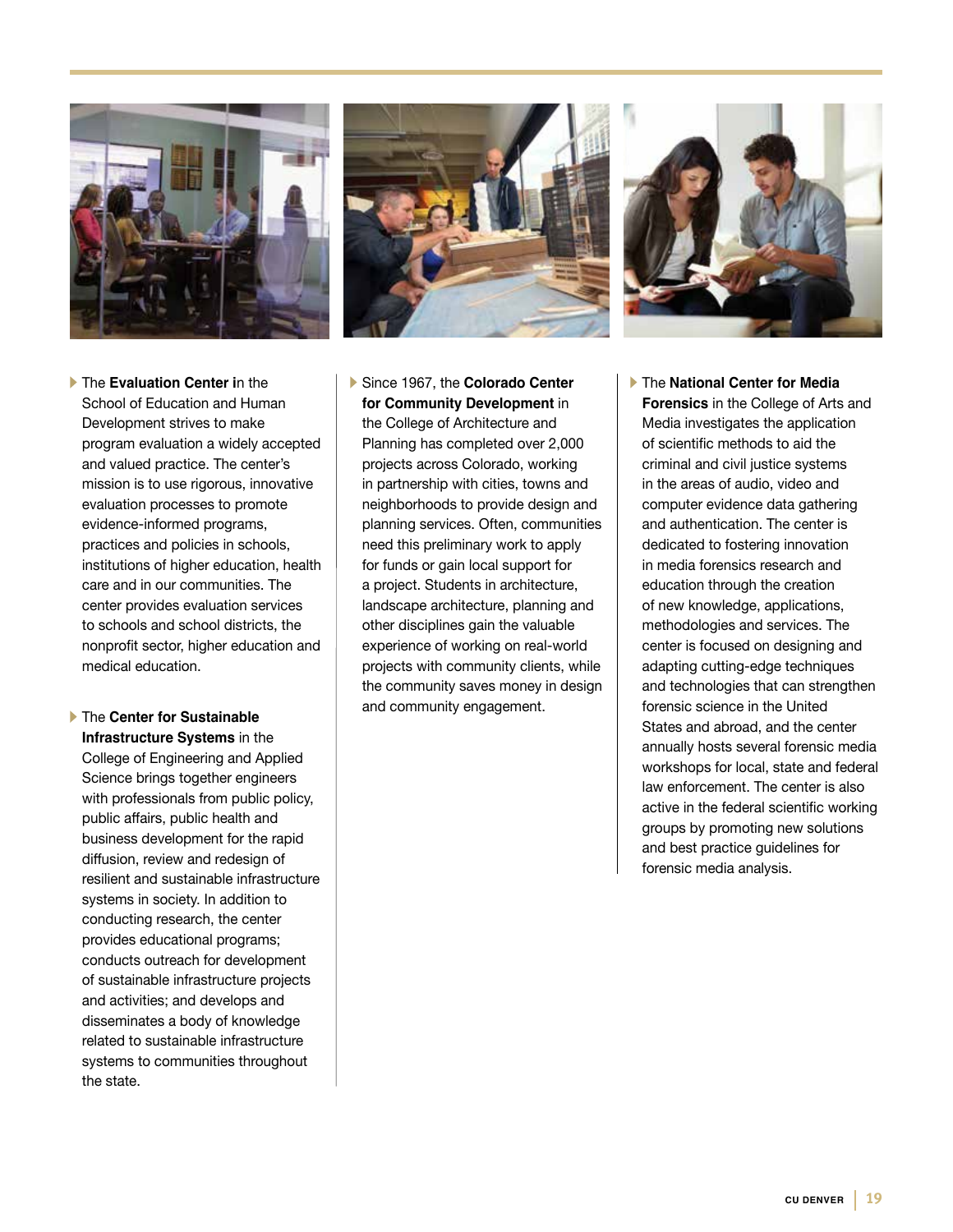## Methodology

![](_page_19_Picture_1.jpeg)

**The CU Denver economic impact analysis** is based on the fiscal year 2012-13 expenditures of the university, as well as expenditures of students. Expenditures were taken from the university's financial records, while estimated student spending was based on annual housing, transportation and living expenses provided by the university's Office of Financial Aid. These data were analyzed, adjusted to net out social security taxes, retirement contributions and other payroll deductions that do not result in current expenditures, and consolidated into categories compatible with the economic impact model's requirements.

#### **Economic Impact Analysis**

This analysis was conducted using IMPLAN, an economic impact model that predicts how changes in one industry affect all other industries within the same region. The model estimates how the impact of one dollar or one job affects the local economy by creating additional expenditures or jobs (the multiplier effect). The campus "purchases" goods and services from other organizations in order to operate.

Direct impact refers to the initial value of these goods and services. Indirect impact measures the value of labor, capital and other inputs of production needed to produce the goods and services required, while induced impact measures the change in spending by local households due to increased earning by employees who produce these goods and services. In this presentation the indirect and induced impacts are combined as "secondary" impacts.

Economic activity is the total value of goods and services produced, both directly and indirectly, by campus operations and spending. It includes the value added, as well as the profits, payrolls, taxes, costs of materials and other inputs associated with meeting increased consumer demands and changes in demands by vendors and suppliers.

The economic impact multipliers indicate there is a range of secondary impacts on the economy. The range of the total impacts and multipliers reflects different assumptions about the extent to which purchases of goods and services are made in-state. The low range assumes fewer goods and services produced in-state while the high range assumes more goods and services are produced in Colorado.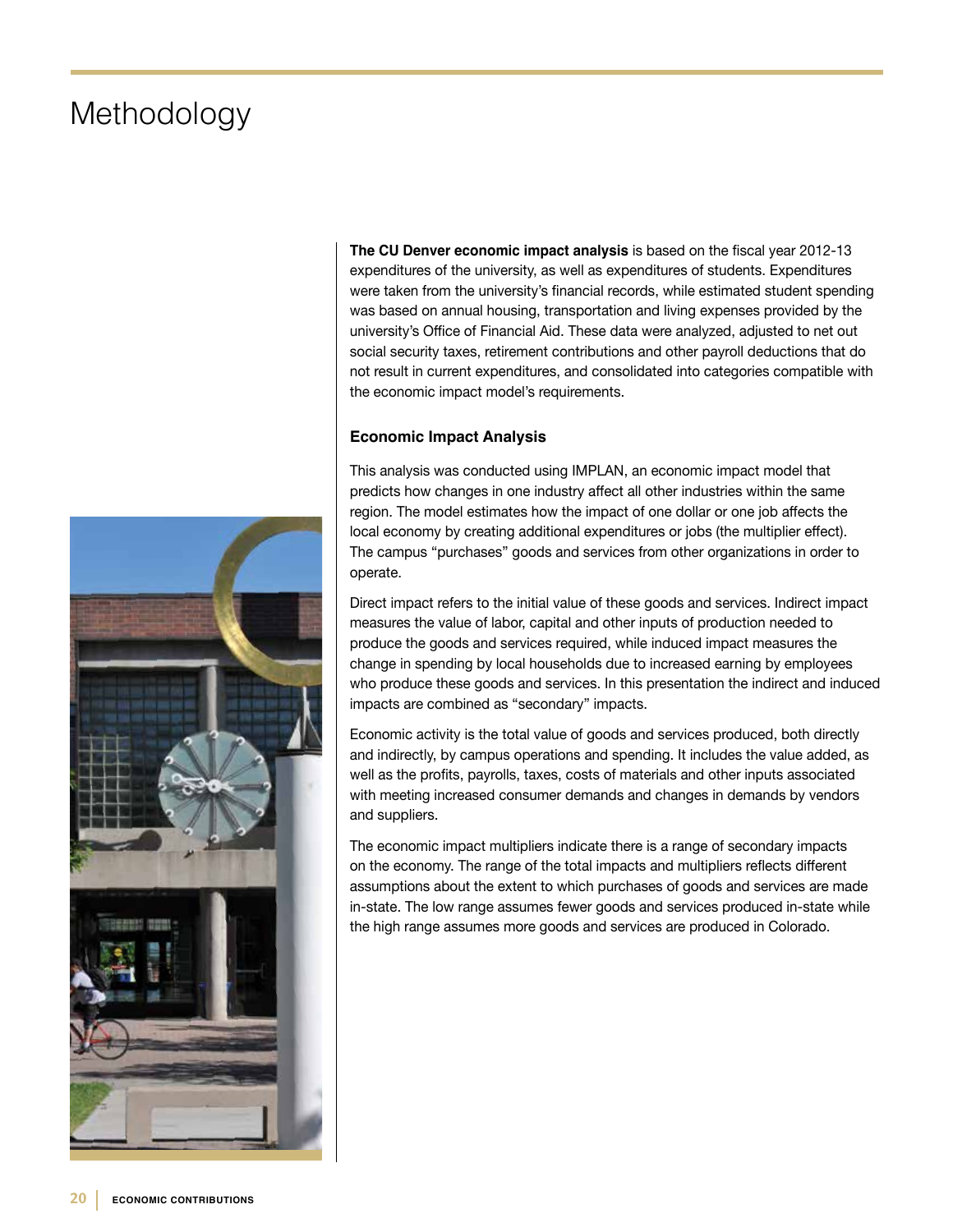#### **Expenditures versus Revenues**

Revenues provide one measure of the economic stimulus associated with campus operations. Revenues, however, relate only to the direct economic stimulus, failing to capture the secondary impacts, including indirect impacts (e.g., goods and services consumed by the campus) and induced effects (e.g., additional income generated and spent by those providing goods and services to the campus) associated with the economic linkages between various sectors of Colorado's economy. Each link increases the overall economic contribution, even as portions of subsequent iterations of expenditures are lost to the local economy. To capture these secondary effects, it is necessary to focus instead on the amount and type of expenditures.

#### **Inputs to the Model**

CU Denver payroll and benefits totaled \$141.2 million in FY 2012-13. Of that amount, \$108.5 million was the basis for estimating the secondary economic effects. The remainder was treated as "leakage" from the state in the form of federal taxes and other non-current expenditures or represented the non-cash component of the reported benefits. CU Denver reported total operating expenditures of \$44.6 million for goods and outside services in FY 2012-13. A portion of this total (\$388,000) was in the form of research collaborations with entities located outside Colorado, and was excluded from the impact analysis.

The remaining expenses were assigned to one or more of IMPLAN's 440 industrial sectors (e.g., legal services, office supplies, computer equipment or utilities). Each sector has different labor, capital, transportation, material and subsequent multipliers. In the case of student expenditures, an adjustment was made to the total expenditures to avoid double counting the expenditures of students who were employees or received cash aid. Below is a table illustrating the total expenses and inputs to the model.

#### **Table 9. Summary of Direct Expenditures and Input to Model**

|                                           | <b>Direct Expenditures</b> | <b>Input to IMPLAN</b> | Remainder    |
|-------------------------------------------|----------------------------|------------------------|--------------|
| Wages, Salaries,<br>and Benefits          | \$141,199,800              | \$108,540,300          | \$32,659,500 |
| <b>Other Operating</b><br><b>Expenses</b> | \$44,595,700               | \$44,207,700           | \$388,000    |
| <b>Student Spending</b>                   | $\cdots$                   | \$173,757,000          |              |
| <b>Total</b>                              | \$185,795,500              | \$326,505,000          | \$33,047,500 |

![](_page_20_Picture_7.jpeg)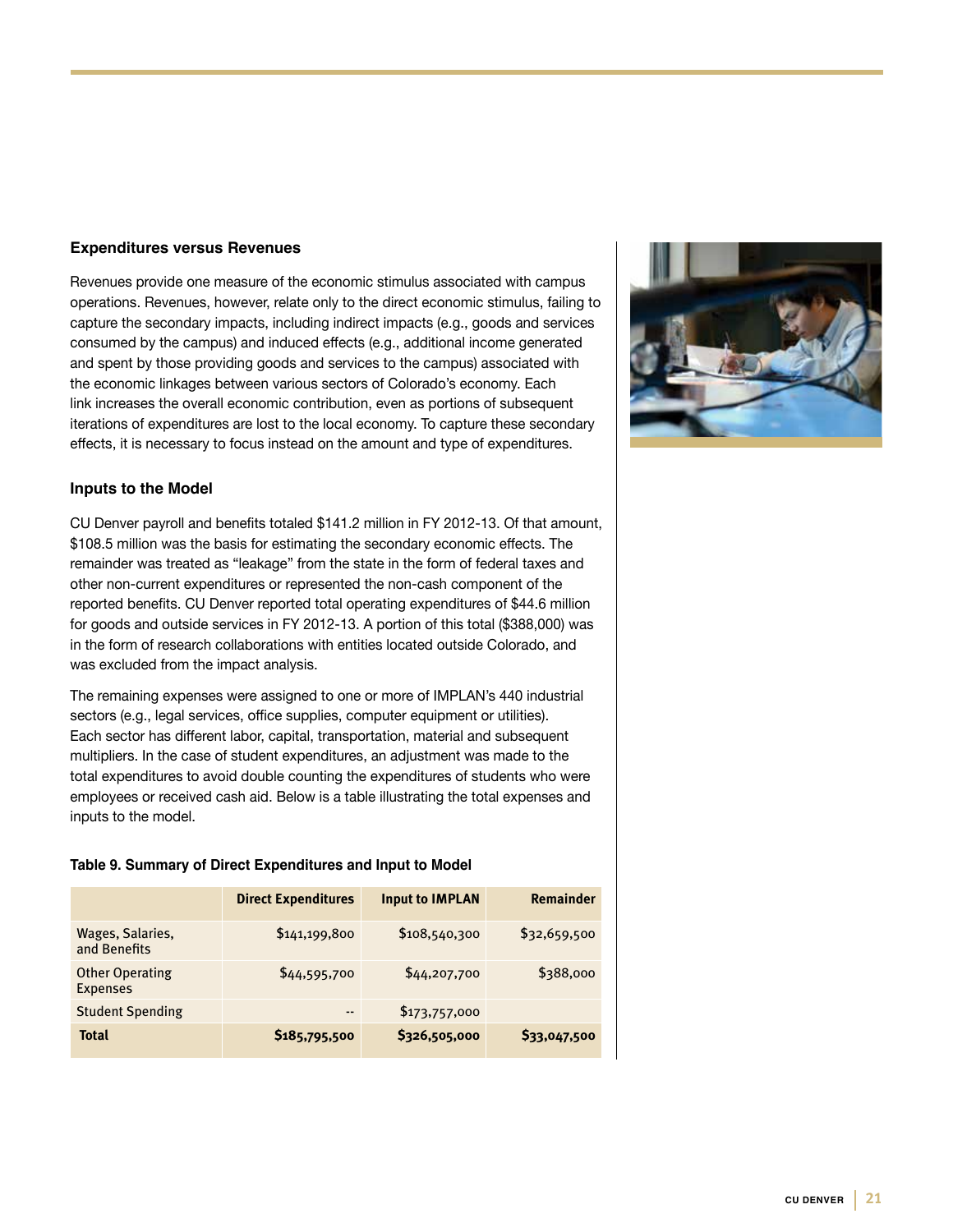![](_page_21_Picture_0.jpeg)

#### **Construction**

Construction cost detail was provided by the university facility projects office and aggregated into several categories corresponding to IMPLAN sectors—such as professional fees, hard construction, furniture and equipment, utilities and other public fees. These direct expenditures were inputs to the IMPLAN model. The model estimates secondary impacts, including indirect and induced impacts, using the sector multiplier associated with the nature of the expense. The IMPLAN model considers all construction activity to be local and therefore no range is provided in this analysis. Construction projects occur during a number of years; therefore, the impacts of these projects are distributed throughout the years in which they occur. Given the nature of construction work with many trades working for a short period of time, the actual number of individuals employed will be greater than the number of jobs estimated.

#### **Tax Revenue**

The calculation of state tax collections was built upon the inputs and results of the IMPLAN economic analysis, but with specific assumptions based on university records and data from the Colorado Department of Revenue. For individual income taxes, the amount withheld from wages and submitted to the state was used as a reasonable measure of the taxes eventually paid, and the labor income multiplier was used to generate an indirect income tax impact. In the case of sales taxes, two separate calculations were made. For students it was possible to estimate the portion of the expenditures likely to be taxable and the state sales tax rate was applied to this tax base. For employees and other labor income, the relationship of statewide income and sales tax collections from the Department of Revenue was used to establish the effective share of income that went to taxable sales. Other tax revenues were recognized in the total economic impact, such as business income tax, vehicle registration, and licensing fees. However, these sources are small relative to income and sales tax revenue and were not highlighted in this report.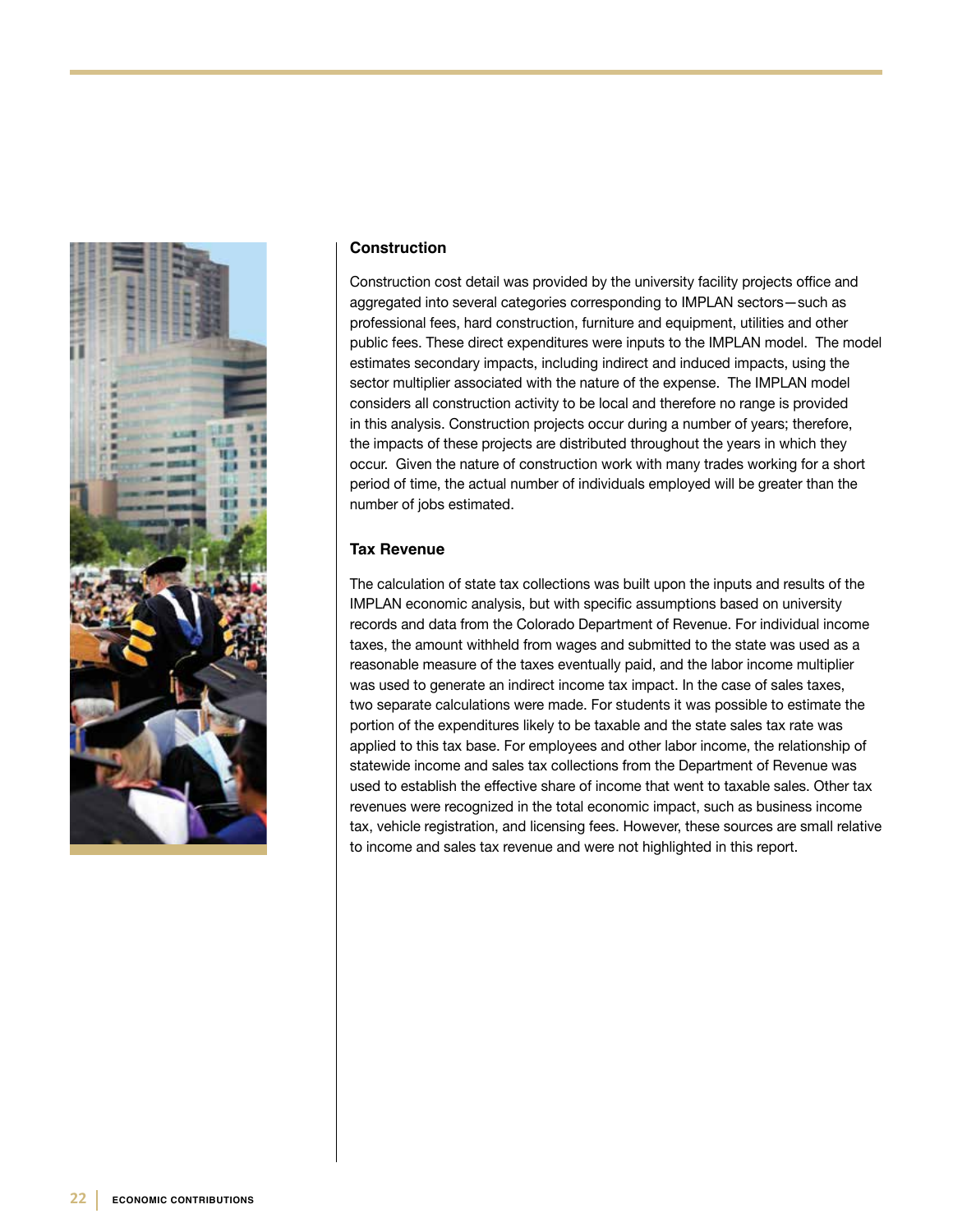#### **Endnotes**

1 University of Colorado Denver Campus, fall 2013 Census Student Enrollment Report, September 2013.

2 University of Colorado Denver | Anschutz Medical Campus, Office of Institutional Research and Effectiveness. Query of unduplicated enrolled students, March 2014.

3 University of Colorado Denver Campus, fall 2013 Census Student Enrollment Report, September 2013.

4 University of Colorado Denver | Anschutz Medical Campus, Office of Financial Aid, Student Unit Record Data System (SURDS) Financial Aid submission for academic year 2012-13.

 $^{\rm 5}$  University of Colorado Denver | Anschutz Medical Campus Office of Institutional Research and Effectiveness, Degrees Awarded Report, Fiscal Year 2008-2013.

6 Colorado Department of Higher Education, Degrees Awarded, FY 2013. http://highered.colorado.gov/ Data/Search.aspx, retrieved April 2014. Includes state institutions classified as research institutions: University of Colorado Denver | Anschutz, University of Colorado Boulder, Colorado School of Mines, Colorado State University Fort Collins, and University of Northern Colorado.

7 University Office of Alumni Relations and University of Colorado Foundation, March 2014.

8 Colorado Department of Labor and Employment, Labor Market Information, 2012 – 2022 Occupational Employment Projections, retrieved April 2014.

9 University of Colorado Denver | Anschutz Medical Campus Finance Office, Economic Contribution Statement, November 2013; Excludes revenue from administrative indirect cost recoveries, interdepartmental or inter-campus sales, internal service centers, and gain (loss) on disposal of fixed assets.

10 State Higher Education Executive Officers Association, State Higher Education Finance FY 2013, April 2014. http://www.sheeo.org/shef13, retrieved May 2014.

<sup>11</sup> Denver Business Journal 2013-14 Book of Lists, Denver Area Public Sector Employers, December 2013.

<sup>12</sup> Denver Business Journal 2013-14 Book of Lists, Denver Area Private Sector Employers, December 2013.

<sup>13</sup> U.S. Department of Labor Bureau of Labor Statistics, 2013 Current Population Survey, March 2014. Unemployment rate for people age 25 and over; wage and salary earnings for full-time workers.

<sup>14</sup> Based on employee withholding figures, student spending patterns and multiplier effects. See methodology section for details (page 22).

![](_page_22_Picture_15.jpeg)

#### **Acknowledgements**

*Prepared by the Office of Academic Program Evaluation and Reporting, University of Colorado Denver | Anschutz Medical Campus*

*Economic Impact Modeling provided by Sammons Consulting, LLC*